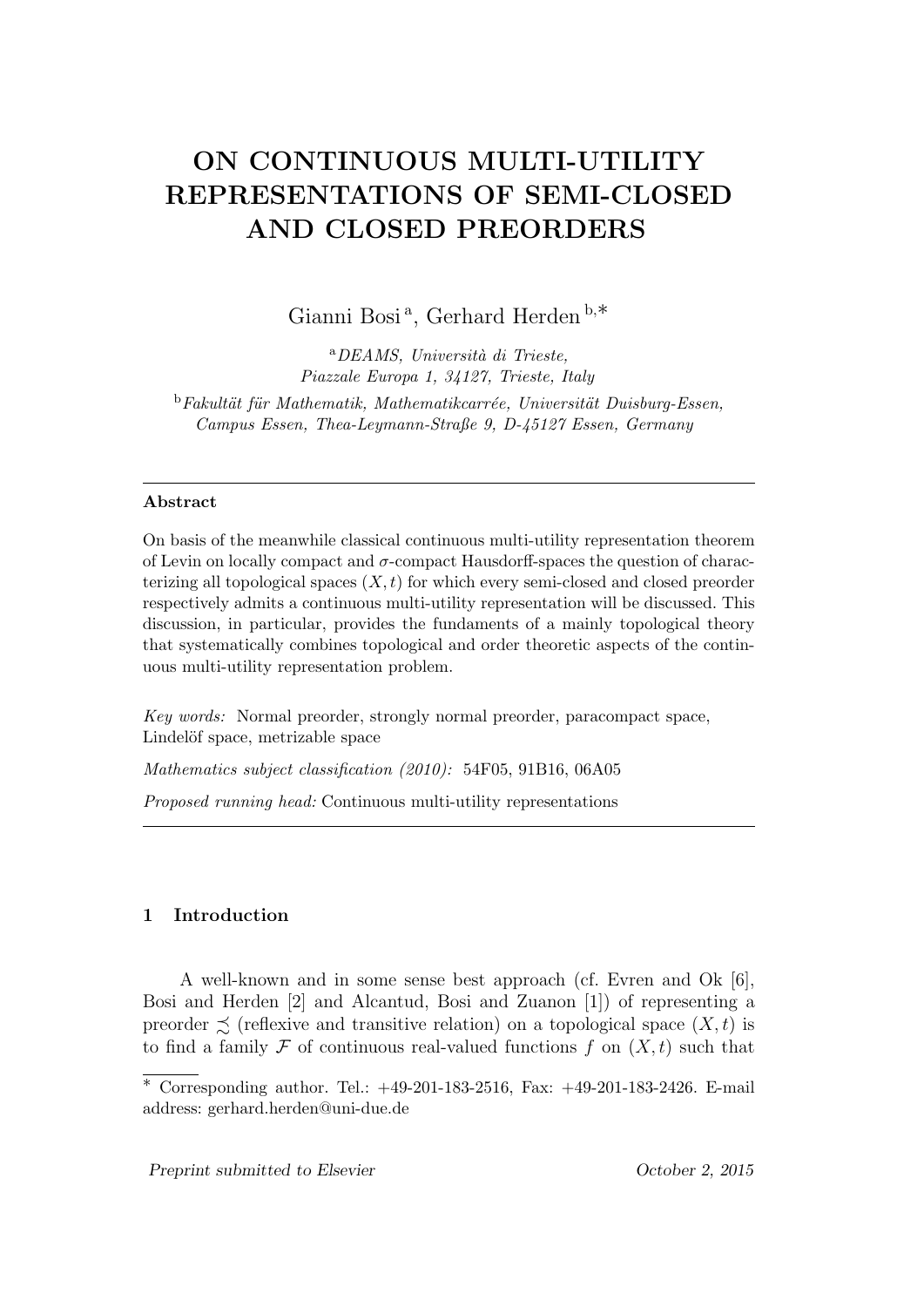" $x \precsim y \Leftrightarrow f(x) \leq f(y)$ " for all  $f \in \mathcal{F}$ . This equivalence, clearly, implies that every function  $f \in \mathcal{F}$  is increasing. Such a representation of  $\precsim$  is called a *continuous multi-utility representation* of  $\leq$ . It has the advantage of fully characterizing the preorder  $\precsim$ .

A total (complete) preorder on a topological space  $(X, t)$  is said to be *continuous* if  $\leq$  satisfies one of the following conditions the equivalence of which is well known.

- **C0:** For every pair  $(x, y) \in \n\prec$  some open decreasing subset *O* of *X* and some open increasing subset *U* of *X* can be chosen in such a way that  $(x, y) \in (O \times (X \setminus O)) \cap ((X \setminus U) \times U)$ .
- **C1:** For every point  $x \in X$  both sets  $d(x) := \{y \in X \mid y \precsim x\}$  and  $i(x) := \{z \in X \mid x \preceq z\}$  are closed subsets of *X*.
- **C2:**  $\precsim$  is a closed subset of  $X \times X$  with respect to the product topology  $t \times t$  on  $X \times X$  that is induced by *t*.

Let  $\Delta_X = \{(x, x) \mid x \in X\}$  be the *diagonal* of X and let, furthermore,  $P(M)$  denote for every set M the power set of M. Then we note that the implications " $C1 \Rightarrow C0$ " and " $C2 \Rightarrow C1$ " also hold if  $\preceq$  is allowed to be incomplete. In this case, however, the converse implications, in general, fail to be true. In order to verify that the implication " $CO \Rightarrow C1$ " does not hold for not necessarily total (complete) preorders  $\precsim$  let  $(X, t) :=$  $(\{1, 2, 3, 4\}, P(\{1, 3, 4\}) \cup \{\{1, 2, 3, 4\}\})$  and  $\precsim := \Delta_X \cup \{(1, 3)\}.$  Then one easily verifies that  $\leq$  satisfies condition **C0** but has the property that neither  $d({1}) = {1}$  nor  $i({3}) = {3}$  are closed subsets of  $(X, t)$ . Hence, it follows, in particular, that  $\leq$  does not satisfy condition **C1**. Throughout the literature, however, the weak condition **C0** only seems to be of less importance. Therefore, we do not consider condition **C0** in the remainder of this paper. Conversely, it is well-known that in the arbitrary case condition **C1** does not imply condition **C2**. Nevertheless, in Theorem 3.2 we shall discuss the problem up to which degree condition **C1** is weaker than condition **C2**. Therefore, we still recall that in the literature a preorder  $\precsim$  on  $(X, t)$  that satisfies condition **C1** is said to be *semi-closed* while a preorder  $\precsim$  on  $(X, t)$  that satisfies condition **C2** is said to be *closed*. With help of this notation in the framework of our paper the particular importance of clarifying up to which degree condition **C1** is weaker than condition **C2** is motivated by the following proposition. In order to prove the proposition we need the following elementary and wellknown lemma the proof of which is based upon some straightforward indirect argument and, therefore, may be omitted for the sake of brevity.

**Lemma 1.1** *Let*  $\leq$  *be a preorder on*  $(X, t)$ *. Then in order that*  $\leq$  *admits a continuous multi-utility representation it is necessary and sufficient that for any two points*  $x \in X$  *and*  $y \in X$  *such that*  $not(y ≤ x)$  *there exists a continuous*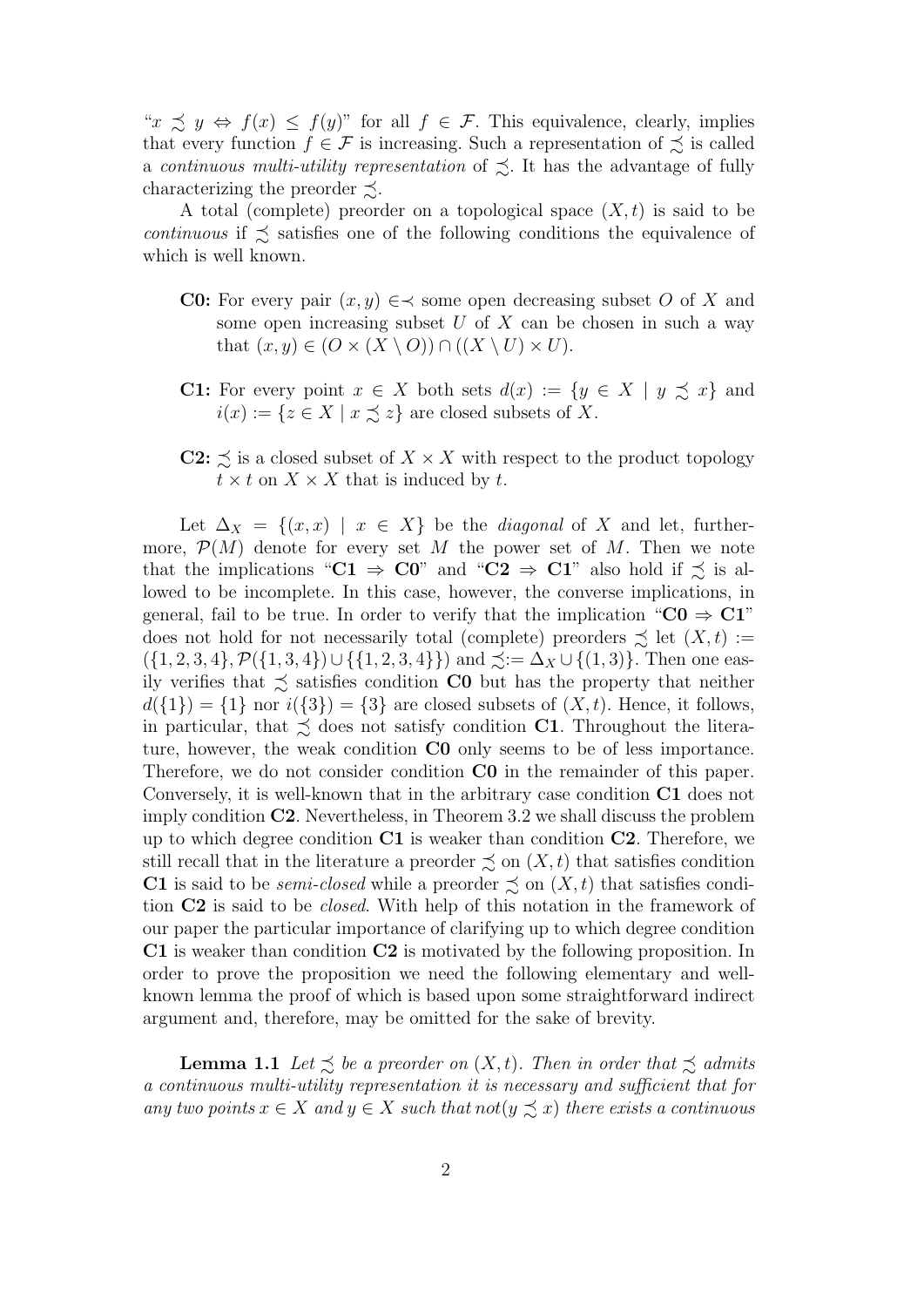*increasing real-valued function*  $f_{xy}$  *on*  $(X, t)$  *such that*  $f_{xy}(x) < f_{xy}(y)$ .

**Proposition 1.1** *Let*  $\leq$  *be a preorder on*  $(X, t)$  *that admits a continuous multi-utility representation. Then*  $\precsim$  *is a closed preorder on*  $(X, t)$ *.* 

#### **Sketch of proof:**

Let there exist a family  $\mathcal F$  of continuous real-valued functions  $f$  on  $(X,t)$ such that  $x \preceq y \Leftrightarrow f(x) \leq f(y)$  for all  $f \in \mathcal{F}$ . Then we arbitrarily choose some pair  $(x, y) \in X \times X$  such that  $not(x \precsim y)$ . In this case Lemma 1.1 guarantees the existence of some function  $f \in \mathcal{F}$  such that  $f(y) < f(x)$ . Then we assume, in contrast, that for every pair  $(K, L)$  of disjoint open real intervals *K* and *L* such that  $(x, y) \in f^{-1}(K) \times f^{-1}(L)$  there exists at least one pair  $(u, v)$  ∈  $f^{-1}(K) \times f^{-1}(L)$  such that  $u \precsim v$  in order to conclude with help of some standard "limit argument" that is based upon the continuity of *f* that  $f(x) \leq f(y)$ . This contradiction guarantees the existence of disjoint open real intervals *I* and *J* such that  $(x, y) \in f^{-1}(I) \times f^{-1}(J)$  and  $not(u \preceq v)$  for all pairs  $(u, v) \in f^{-1}(I) \times f^{-1}$  $(J)$ .

#### **Alternative proof:**

Let for every  $f \in \mathcal{F}$  its associated preorder  $\precsim_f$  be defined by setting  $\precsim_f :=$ *{*(*x, y*) ∈ *X* × *X* | *f*(*x*) ≤ *f*(*y*)}. Then the continuity of *f* implies that  $\preceq_f$  is a total (complete) semiclosed preorder on  $(X, t)$ . Hence,  $\precsim_f$  is a closed preorder on  $(X, t)$ . It, thus, follows that  $\preceq = \bigcap$ *f∈F*  $\precsim_f$  is a closed preorder on  $(X, t)$ .  $\Box$ 

In addition, it is beyond any doubt that closed preorders are of particular importance in mathematical economics (cf., for instance, the literature that has been quoted by Evren and Ok [6], Bosi and Herden [2], Minguzzi [15,16] and many others). Indeed, in some standard textbooks on microeconomics (such as Mas-Colell, Whinston and Green [14, page 46]) the definitions of continuity of an (incomplete) preference relation and of a closed preference relation coincide. In addition closed preorders are of particular interest in the fundamental work of Nachbin on topology and order (cf. [17, Chapter 1]). In combination with Proposition 1.1, this observation immediately suggests that the most fundamental question in the theory of continuous multi-utility representations of preorders is the question of precisely characterizing (determining) all topological spaces  $(X, t)$  for which all their closed preorders admit a continuous multi-utility representation. Nevertheless semiclosed preorders cannot be ignored in mathematical economics (cf. the recent paper by Nosratabadi [18]). But with help of Proposition 1.1 Theorem 3.2 also solves the problem of characterizing (determining) all topological spaces (*X, t*) for which all their semi-closed preorders admit a continuous multi-utility representation.

Although meanwhile many papers on the continuous multi-utility representation of (closed) preorders have been published (cf., for instance, the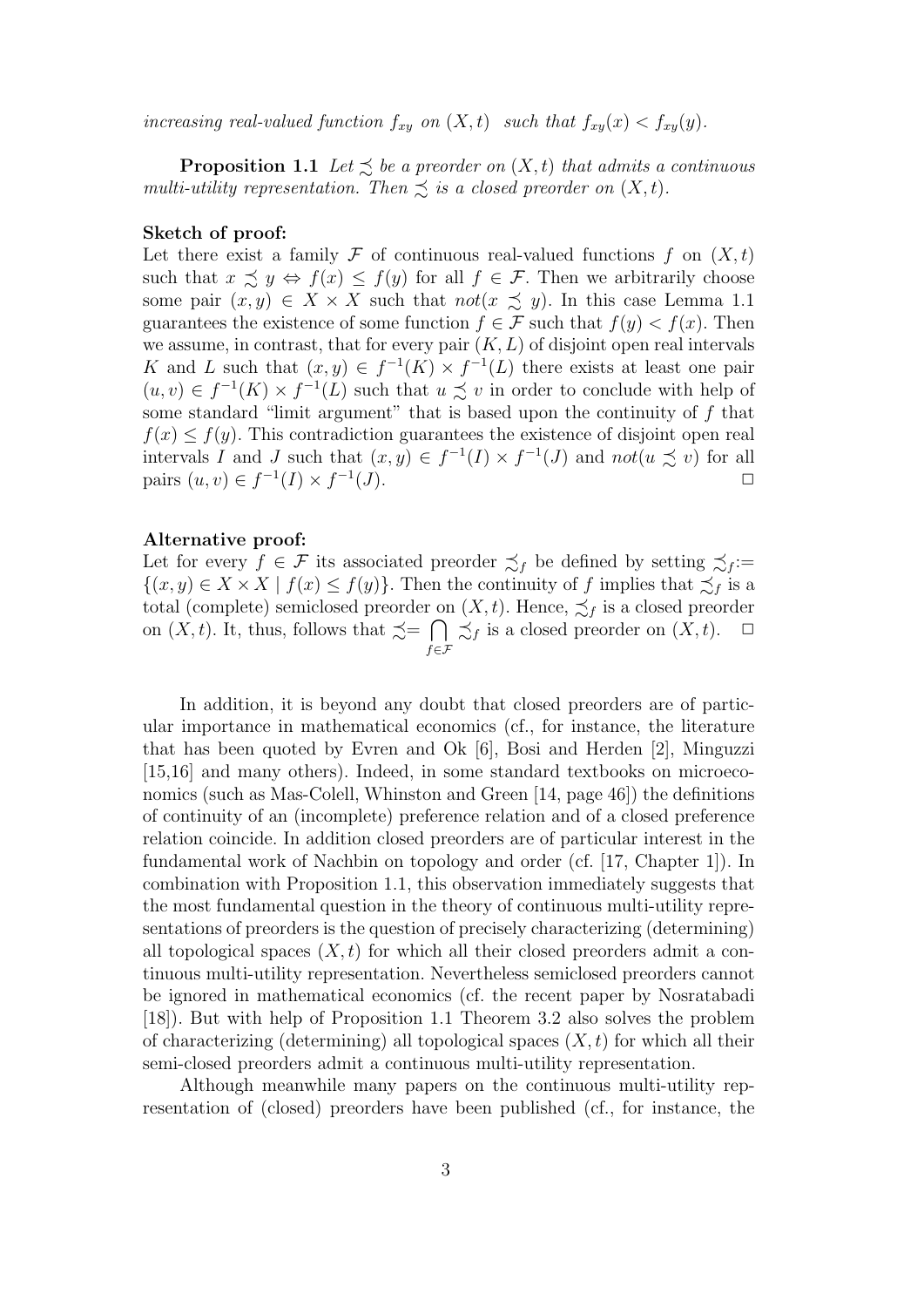literature that has been cited in the more recent papers by Bosi and Herden [2], Bosi and Zuanon [3], Evren [5], Evren and Ok [6], Galaabaatar and Karni [7], Minguzzi [15,16] and Pivato [19]) since the pioneering work of Levin [12] (cf. also Evren and Ok [6, Theorem 1]) with respect to the above mentioned fundamental problem in the theory of continuous multi-utility representations no real progress has been made. Levin's fundamental theorem states that *every closed preorder on a locally and σ-compact Hausdorff space has a continuous multi-utility representation*. Indeed, in combination with its corollaries on separable metric spaces, compact spaces and Euclidean spaces (cf., for instance, Evren and Ok [6, Corollary 1, Corollary 2 and Corollary 3]) this theorem still belongs to the most quoted theorems in Mathematical Utility Theory, in particular, in the theory of appropriate utility representations of incomplete preference relations.

To the best of our knowledge all well-known continuous multi-utility representation theorems only present as well as Levin's theorem *sufficient* conditions for the existence of continuous multi-utility representations. In opinion of the authors this is the great lack of these theorems. This lack pertains to formal mathematics as well as to applications in mathematical economics. Indeed, in order to completely characterizing (determining) topological spaces  $(X, t)$  having the property that all their semi-closed and closed preorders respectively admit a continuous multi-utility representation necessary and sufficient conditions have to be presented. In mathematical economics, on the other hand, necessary conditions allow the selection of appropriate topologies. Indeed, necessary conditions imply at least particular difficulties in representing a preorder by a family of continuous increasing real-valued functions. Actually, these conditions even often imply the impossibility of a continuous multi-utility representation of a preorder (cf. the examples that have been presented in the conclusion of this paper).

The difficulties of presenting necessary conditions for the existence of a family of continuous increasing real-valued functions that represent a (closed) preorder is based upon the fact that corresponding proofs must be constructive. Indeed, proving the necessity of a given condition one, in general, is forced to verify that negating the validity of this condition allows the construction of (closed) preorders that do not have a continuous multi-utility representation. Corresponding proofs, therefore, need the intuitive idea of possible conditions that may be necessary for representing a preorder by a family of continuous real-valued functions as well as the ability of constructing preorders that do not have a continuous multi-utility representation if these conditions are not satisfied.

Because of these difficulties our approach of approximating the problem of completely characterizing topological spaces  $(X, t)$  for which every closed respectively, semi-closed preorder admits a continuous multi-utility representation, therefore, is conservative. This means that Levin's original theorem stands in focus of our approach. In a first attempt we, therefore, want to clarify up to which degree the assumptions of locally and  $\sigma$ -compactness are also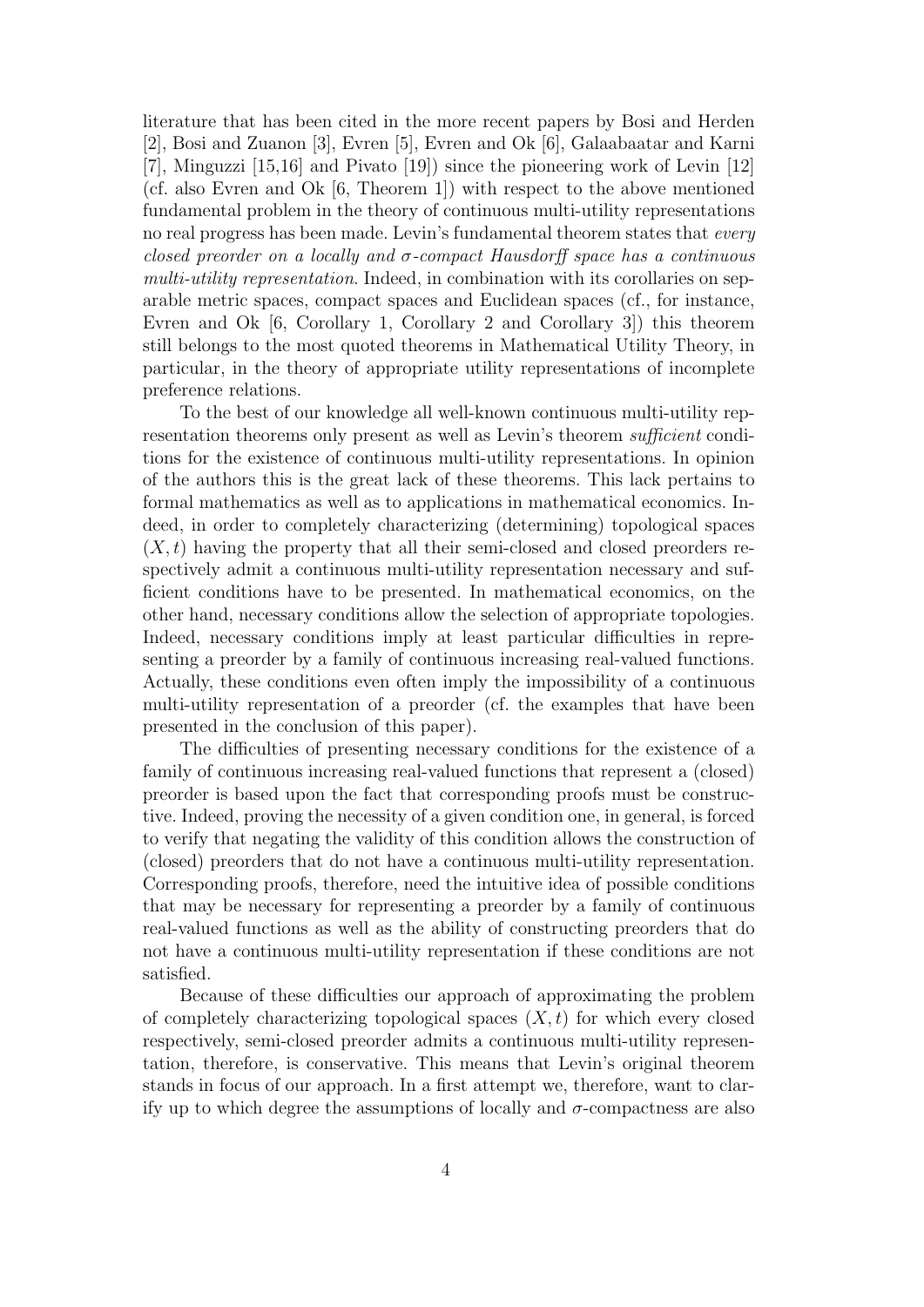necessary for ensuring the existence of continuous multi-utility representations for closed preorders. Indeed, setting  $S := \{x \in X \mid \{x\} \in t\}$  and concentrating on metrizable spaces in this way in the third section of this paper, among other results, the following three results will be proved and widely generalized (cf. Theorem 3.5, Theorem 3.7, Theorem 3.8 and corresponding corollaries).

#### **First result on metrizable spaces:**

*Let* (*X, t*) *be a metrizable space. Then one of the following assertions holds:* (i)  $(X \setminus S, t_{X \setminus S})$  *is compact. In this case every closed preorder*  $\precsim$  *on*  $(X, t)$ *admits a continuous multi-utility representation.*

(ii)  $(X \setminus S, t_{X \setminus S})$  *is not compact. Then in order that every closed preorder*  $\preceq$  *on*  $(X, t)$  *admits a continuous multi-utility representation it is necessary that* (*X, t*) *is the direct sum of locally compact second countable metric spaces.*

#### **Second result on metrizable spaces:**

*Let* (*X, t*) *be a second countable space. Then in order that every closed preorder*  $\preceq$  *on*  $(X, t)$  *admits a continuous multi-utility representation it is necessary and* sufficient that  $(X \setminus S, t_{|X \setminus S})$  is a compact and  $(X, t)$  a second countable metriz*able space or that* (*X, t*) *is a second countable locally compact metrizable space.*

## **Third result on metrizable spaces:**

*Let* (*X, t*) *be a connected metrizable space. Then in order that every closed preorder*  $\leq$  *on*  $(X, t)$  *admits a continuous multi-utility representation it is necessary and sufficient that* (*X, t*) *is locally compact and second countable.*

In addition, Theorem 3.2 (cf. Remark 3.1) states that for a first countable space  $(X, t)$  the assertions  $(X, t)$  to have the property that every semi-closed preorder is closed, (*X, t*) to have the property that every semi-closed preorder admits a continuous multi-utility representation and (*X, t*) to contain at most one point  $x \in X$  such that  $\{x\}$  is not an open subset of X are equivalent. In this paper topological spaces  $(X, t)$  for which there exists at most one point  $x \in X$  such that  $\{x\}$  is not an open subset of *X* are said to be *almost discrete*. Furthermore, the negation of the existence of weakly inaccessible cardinal numbers allows us to drop the assumption  $(X, t)$  to be first countable in order to nevertheless prove a corresponding very general restrictive result (cf. assertion (ii) of Theorem 3.2). This result combines our approach with the theory of large cardinal numbers.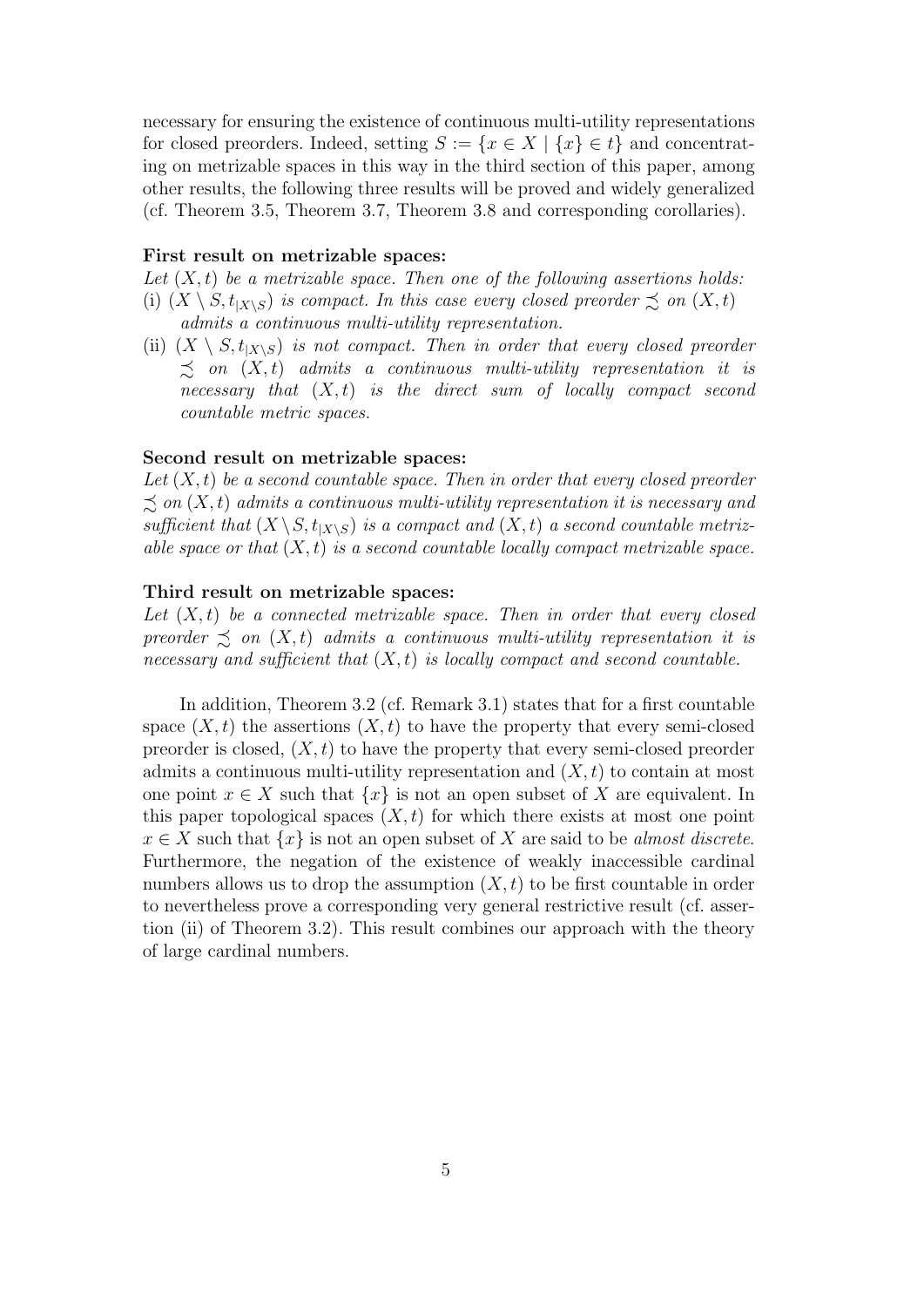#### **2 Additional notation and preliminaries**

As usual  $t_{nat}$  denotes the natural topology on the real line.  $|M|$  denotes for every set *M* the cardinality of *M*.

Let, in the remainder of this paper,  $\precsim$  be a preorder on some fixed given set *X*. Then a subset *D* of *X* is said to be *decreasing* if  $d(x) \subset D$  for all  $x \in D$ . By duality the concept of an *increasing* subset *I* of *X* is defined.

In addition, for every subset *T* of *X* we set

$$
d(T) := \{ y \in X \mid \exists x \in T \, (y \precsim x) \},
$$

$$
i(T) := \{ z \in X \mid \exists x \in T \ (x \preceq z) \}.
$$

Therefore,  $d(T)$  is the smallest decreasing and  $i(T)$  the smallest increasing subset of *X* that contains *T*.

Let *t* be a topology on *X*. As usual we denote for every subset *S* of *X* by *S* its topological closure. For every subset *T* of *X* we denote, furthermore, by *D*(*T*) the smallest closed decreasing subset of *X* that contains *T*. Analogously, we denote by  $I(T)$  the smallest closed increasing subset of  $X$  that contains  $T$ .

Furthermore,  $\precsim$  is said to be

(i)  $d-i$ -*closed* if for every closed subset *A* of *X* both sets  $d(A)$  and  $i(A)$ are closed subsets of X. (The reader may recall that  $(X, t)$  is a *Fréchet-space* if and only if  $\{x\}$  is a closed subset of *X* for every point  $x \in X$ . Therefore, in a Fréchet-space  $(X, t)$  every *d*-*i*-closed preorder is semi-closed.).

(ii) *D-I-closed* if for any two closed subsets *A* and *B* of *X* such that *not*( $y \leq x$ ) for all  $x \in A$  and all  $y \in B$  the sets  $D(A)$  and  $I(B)$  are disjoint. (Since the relation  $not(y \preceq x)$  for all  $x \in A$  and all  $y \in B$  means that  $d(A) \cap i(B) = \emptyset$  it follows that a *d*-*i*-closed preorder  $\precsim$  on  $(X, t)$  also is *D*-*I*-closed. In case that  $(X, t)$  is a regular space also the converse implication holds (cf. Proposition 3.1)).

(iii) *normal* if for any two disjoint closed decreasing, respectively increasing subsets *A* and *B* of *X* there exist disjoint open decreasing, respectively increasing subsets *U* and *V* of *X* such that  $A \subset U$  and  $B \subset V$ .

(iv) *strongly normal* if for any two closed subsets *A* and *B* of *X* such that  $not (y \preceq x)$  for all  $x \in A$  and all  $y \in B$  there exist disjoint open decreasing, respectively increasing subsets *U* and *V* of *X* such that  $A \subset U$  and  $B \subset V$ .

Finally,  $\lesssim$  is said to satisfy *cmp* (*continuous multi-utility representation property*) if  $\precsim$  admits a continuous multi-utility representation.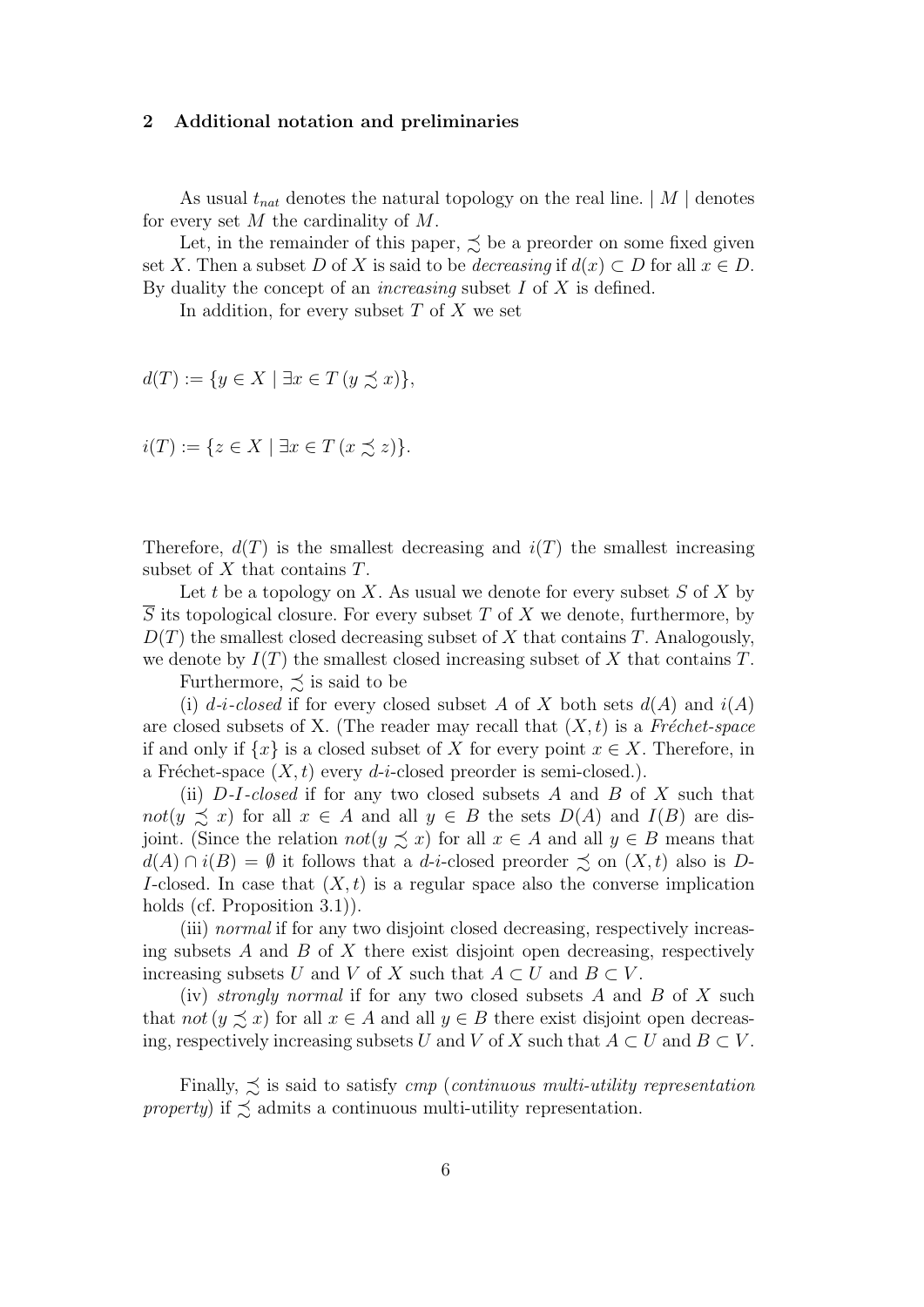## **3 The results**

Let throughout this section  $(X, t)$  be an arbitrarily chosen Fréchet-space. The assumption  $(X, t)$  to be a Fréchet-space does not mean any loss of generality. In order to realize this observation let the topological space  $(X, t)$  be arbitrarily chosen. Then we consider the equivalence relation " $\approx$  " on *X* that for all points  $x \in X$  and  $y \in X$  is defined by setting " $x \approx y \Leftrightarrow \{x\} = \{y\}$ " in order to then replace  $(X, t)$  by the quotient space  $(X_{\infty}, t_{\infty})$ . Obviously  $(X_{\infty}, t_{\infty})$  is a Fréchet-space. In addition, for every point  $x \in X$  the closure properties of  $\{x\}$  imply that for every open subset O of X and every closed subset *C* of  $\overline{X}$  respectively the equality  $O = \cup$ *x∈O*  $\overline{\{x\}}$  and  $C = \bigcup$ *x∈C {x}* respectively holds. Hence, the canonical projection  $p : (X,t) \to (X_{|\approx}, t_{|\approx})$  is open and closed. If we now choose an arbitrary preorder  $\precsim$  on  $(X, t)$  then we may conclude, in particular, that a subset *V* of *X* is open and decreasing (open and increasing) or closed and decreasing (closed and increasing) with respect to  $\precsim$  if and only if  $p(V)$  is with respect to  $\precsim_{\geq}$  an open and decreasing (open and increasing) or closed and decreasing (closed and increasing) subset of  $(X_{\infty}, \tau_{\infty})$ . Hence, our concentration on Fréchet-spaces, actually, means no loss of generality.

Now we continue our considerations by at first proving the validity of the following results that at least approximate our aims that have been presented in the introduction. In order to state our first result we need the following two lemmas.

**Lemma 3.1** *Let*  $(X, t)$  *be a normal space. Then every d-i-closed as well as every* D-I-closed preorder  $\leq$  on  $(X, t)$  is strongly normal.

**Proof.** Since  $d(C) \subset D(C)$  and  $i(C) \subset I(C)$  for every closed subset *C* of *X* it suffices to verify that every *D*-*I*-closed preorder  $\preceq$  on  $(X, t)$  is strongly normal. Let, therefore, *A* and *B* be two closed subsets of *X* such that *not* ( $y \preceq x$ ) for all  $x \in A$  and all  $y \in B$ . Then the assumption  $D(A)$  and  $I(B)$  to be disjoint subsets of *X* implies with help of the normality of  $(X, t)$  that there exists some open subset *O* of *X* such that the inclusions  $D(A) \subset O \subset \overline{O} \subset X \setminus I(B)$ hold. Since  $X \setminus I(B)$  is decreasing it, thus, follows that  $d(\overline{O}) \subset X \setminus I(B)$ . This inclusion allows us to conclude that *not* ( $y \precsim x$ ) for all  $x \in \overline{O}$  and all  $y \in i(B)$ . Hence our assumption  $\preceq$  to be *D*-*I*-closed implies that  $D(\overline{O}) \cap I(B) = \emptyset$ . Therefore, we set  $V := X \setminus D(\overline{O})$  in order to conclude that V is an open decreasing subset of  $X$  that contains  $I(B)$ . We proceed by considering the inclusions *V* = *X \ D*(*O*) *⊂ X \ O ⊂ X \ O ⊂ X \ D*(*A*). These inclusions imply, in particular, that  $\overline{V}$  ⊂  $X \setminus O$  ⊂  $X \setminus D(A)$ . Since  $X \setminus D(A)$  is increasing, we, thus, may conclude that  $D(A) \cap i(\overline{V}) = \emptyset$ , which means that *not*  $(y \preceq x)$ for all  $x \in D(A)$  and all  $y \in V$ . In the same way as above it, therefore, follows that  $D(A) \cap I(\overline{V}) = \emptyset$ . Hence, we set  $U := X \setminus I(\overline{V})$ . Then *U* is an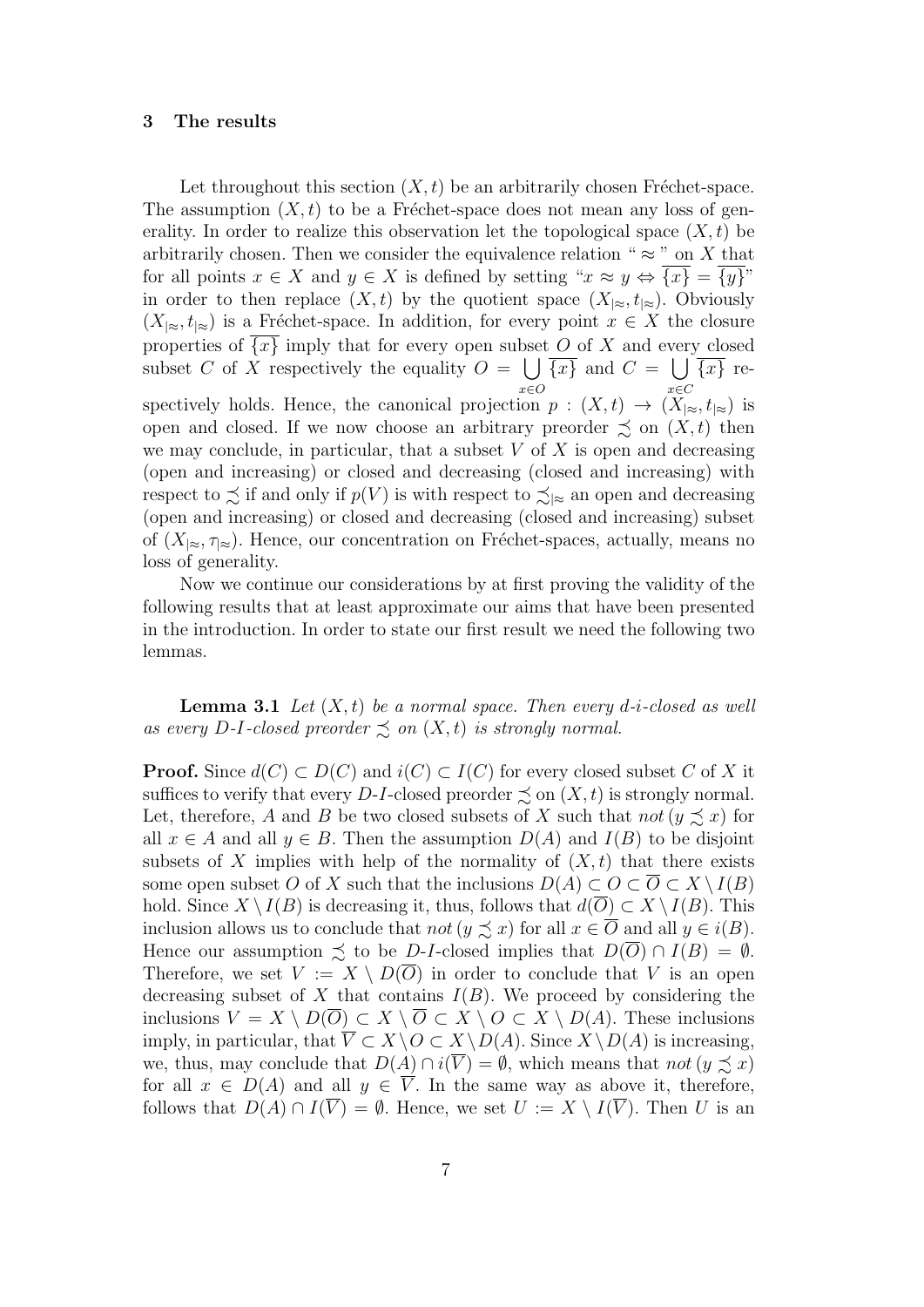open decreasing subset of *X* that contains  $D(A)$ . In addition, the inclusion *V* ⊂ *I*( $\overline{V}$ ) implies that *U* ∩ *V* =  $\emptyset$ . Since *A* ⊂ *D*(*A*) and *B* ⊂ *I*(*B*) this equality completes the proof of the lemma.  $\Box$ 

The next lemma already has been proved in Herden [10, Theorem 2.2].

**Lemma 3.2** *Let*  $(X, \leq, t)$  *be a preordered topological space. Then the following assertions are equivalent:*

- $(i) \preceq$  *is strongly normal.*
- (ii) *For any two closed subsets A and B of X such that not* ( $y \preceq x$ ) *for all*  $x \in A$  *and all*  $y \in B$  *there exists a continuous and increasing func-* $\phi$  *tion*  $f_{AB}$  :  $(X, \preceq, t) \longrightarrow ([0, 1], \leq, t_{nat})$  *such that*  $f_{AB}(A) = \{0\}$  *and*  $f_{AB}(B) = \{1\}.$
- (iii) *For every closed subset C of X and every bounded, continuous and increasing function*  $f_C : (C, \preceq_{|C}, t_{|C}) \longrightarrow (\mathbb{R}, \leq, t_{nat})$  *there exists a bounded continuous and increasing function*  $f : (X, \preceq, t) \longrightarrow (\mathbb{R}, \leq, t_{nat})$  *such that*  $f|_C = f_C$ .

With help of these lemmas we now are fully prepared for proving the following theorem (cf. Theorem 4.3 and Theorem 4.5 in Bosi and Herden [2]).

**Theorem 3.1** *The following assertions are equivalent:*

- (i) *Every d*-*i*-*closed preorder*  $\precsim$  *on*  $(X, t)$  *satisfies cmp.*
- (ii) *Every D*-*I*-closed preorder  $\precsim$  *on*  $(X, t)$  *satisfies cmp.*
- (iii) (*X, t*) *is a normal space.*

#### **Proof:**

 $(ii) \Rightarrow (i)$ : With help of the corresponding definitions it follows that every *d*-*i*-closed preorder  $\leq$  on *X, t*) is *D*-*I*-closed (cf. the corresponding part in the proof of Lemma 3.1). Hence, nothing has to be shown.

(i) *⇒* (iii): Let *A* and *B* be two disjoint closed subsets of *X*. Then we consider the preorder  $\precsim$  on  $(X, t)$  that is defined by setting

 $\preceq$ :  $\Delta$ <sub>*X</sub>* ∪ *A* × *A* ∪ *B* × *B*.</sub>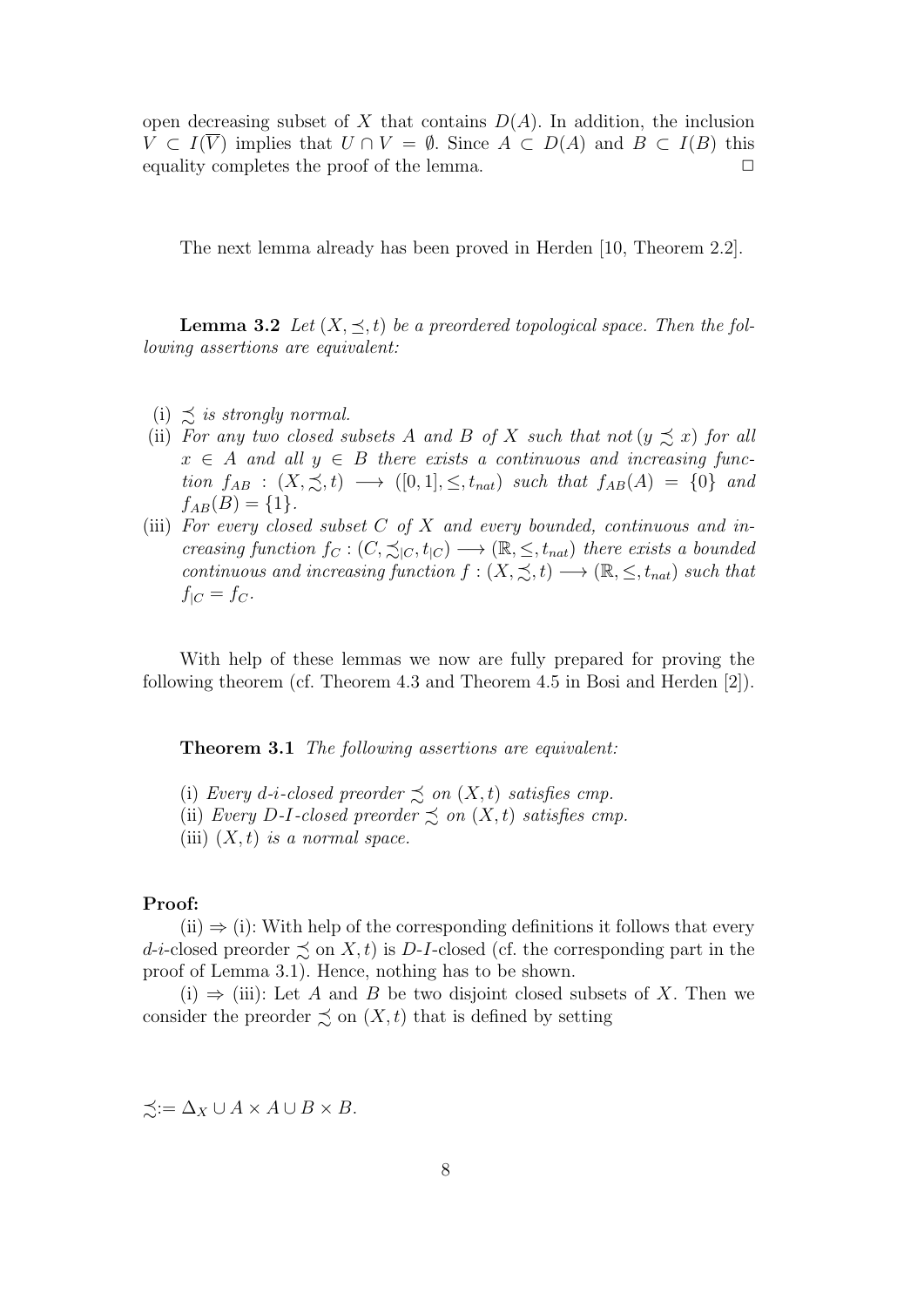For every closed subset *C* of *X* we then may conclude that

$$
d(C) = i(C) = \begin{cases} A \cup B \cup C & \text{if } A \cap C \neq \emptyset \text{ and } B \cap C \neq \emptyset \\ A \cup C & \text{if } A \cap C \neq \emptyset \text{ and } B \cap C = \emptyset \\ B \cup C & \text{if } A \cap C = \emptyset \text{ and } B \cap C \neq \emptyset \\ C & \text{if } A \cap C = \emptyset \text{ and } B \cap C = \emptyset \end{cases}.
$$

Hence,  $\leq$  is a *d*-*i*-closed preorder on  $(X, t)$ . Let, therefore,  $x \in A$  and  $y \in B$  be arbitrarily chosen. Then the relation  $not(y \preceq x)$  is satisfied. Lemma 1.1, thus, implies the existence of some continuous and increasing real-valued function  $f_{xy}$  on  $(X, t)$  such that  $f_{xy}(x) < f_{xy}(y)$ . Since  $x \sim u$  for every  $u \in A$ and  $y \sim v$  for every  $v \in B$  it follows that  $(X, t)$  is a normal space.

(iii)  $\Rightarrow$  (ii): Let  $\preceq$  be some *D*-*I*-closed preorder on  $(X, t)$ . Then Lemma 3.1 implies that  $\lesssim$  is strongly normal. Hence, we may apply assertion (ii) of Lemma 3.2 in order to conclude with help of Lemma 1.1 that  $\precsim$  satisfies cmp.  $\Box$ 

We now come to Proposition 3.1 that already has been announced in the previous section.

**Proposition 3.1** *Let* (*X, t*) *be a regular space. Then every D-I-closed preorder*  $\precsim$  *on*  $(X, t)$  *is d-i-closed.* 

**Proof:** Let *A* be a closed subset of *X*. Then we must show that *d*(*A*) as well as  $i(A)$  are closed subsets of X. Of course, it suffices to verify that  $d(A)$  is closed. A dual argument then also applies for  $i(A)$ . Let, therefore, some point  $x \in X \setminus d(A)$  be arbitrarily chosen. Then  $not(x \precsim y)$  for all points  $y \in A$ . Hence,  $D(A) \cap I({x}) = \emptyset$ . The regularity of  $(X, t)$  now implies the existence of disjoint open subsets *U* and *V* of *X* such that  $D(A) \subset U$  and  $x \in V$ . Since  $d(A) \subset D(A)$  we are done.  $\Box$ 

The following proposition completes Theorem 3.1.

**Proposition 3.2** *The following assertions are equivalent:*

- (i) *Every normal preorder*  $\precsim$  *on*  $(X, t)$  *is strongly normal.*
- (ii) *Every normal preorder*  $\precsim$  *on*  $(X, t)$  *is*  $D$ -*I*-closed.

#### **Proof:**

(i)  $\Rightarrow$  (ii): Let *A* and *B* be two closed subsets of *X* such that *not* (*y*  $\leq x$ ) for all  $x \in A$  and all  $y \in B$ . Then assertion (i) allows us to apply assertion (ii) of Lemma 3.2. This means, in particular, that the sets  $D(A)$  and  $I(B)$  are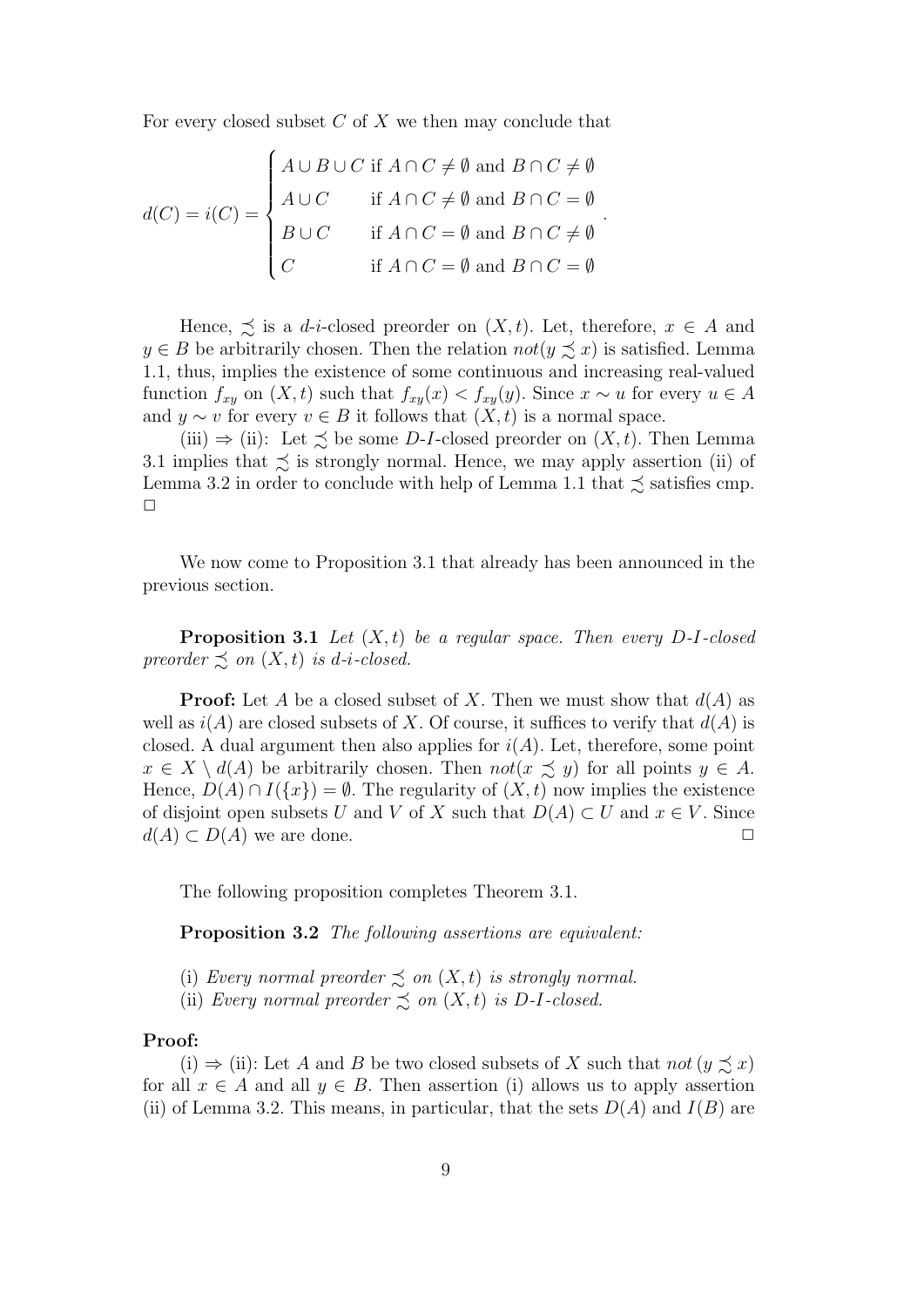disjoint.

(ii)  $\Rightarrow$  (i): Let  $\preceq$  be normal and let *A* and *B* be closed subsets of *X* such that *not*  $(y \preceq x)$  for all  $x \in A$  and all  $y \in B$ . Then assertion (ii) implies that  $D(A)$  and  $I(B)$  are disjoint closed decreasing, respectively increasing subsets of X. Since  $\preceq$  is normal it, thus, follows that there exist disjoint open decreasing, respectively increasing subsets *U* and *V* of *X* such that  $D(A) \subset U$ and  $I(B) \subset V$ . The inclusions  $A \subset D(A)$  and  $B \subset I(B)$  now imply the validity of assertion (i).  $\Box$ 

Let us concentrate, for the moment, on Hausdorff spaces  $(X, t)$  in order to then at first discuss the problem of characterizing all Hausdorff spaces  $(X, t)$  having the property that every semi-closed preorder  $\precsim$  on  $(X, t)$  is closed and the problem of characterizing all Hausdorff spaces  $(X, t)$  having the property that every semi-closed preorder  $\precsim$  on  $(X, t)$  satisfies cmp. In order to start this discussion the reader may recall from the introduction that  $S := \{x \in X \mid \{x\} \in t\}.$  In addition, the following notation will be used.

**N1**: By *D* we abbreviate the set of all points  $x \in X$  that have the property that every neighborhood of *x* contains some point  $y \in X \setminus S$ .

*.*

**N2**: For every point  $x \in X$  we set

$$
c(x) := \begin{cases} 0 & \text{if } x \in S \\ \min\{ | \ Z \mid | \ Z \subset X \setminus \{x\} \} \text{ and } x \in \overline{Z} \} \text{ if } x \in X \setminus S \end{cases}
$$

For every point  $x \in X \setminus S$  it follows that  $c(x) \geq \aleph_0$  and that  $c(x)$  is a regular cardinal number. Indeed,  $c(x)$  is the smallest cardinal number  $\kappa$ for which there exists a basis  $\mathcal{U}(x)$  of (open) neighborhoods of x such that  $| \mathcal{U}(x) | = \kappa$ . Let us abbreviate these observations by  $(*).$ 

**N3**: By  $ZFC + \neg WI$  we abbreviate the extension of Zermelo-Fraenkel set theory  $+$  Axiom of Choice that negates the existence of weakly inaccessible cardinal numbers, i.e. the existence of *uncountable* regular cardinal numbers *κ* having the property that for every cardinal number  $\gamma$  that is strictly smaller than  $\kappa$  also its successor is strictly smaller than  $\kappa$ . It is well known that the consistency of *ZFC* implies the consistency of  $ZFC + \neg WI$ .

With help of this notation we are fully prepared for stating the following theorem.

**Theorem 3.2** *The following assertions hold in*  $ZFC$  *and*  $ZFC + \neg WI$ *respectively:* (i) In *ZFC it can be proved that in order that every semi-closed preorder*  $\preceq$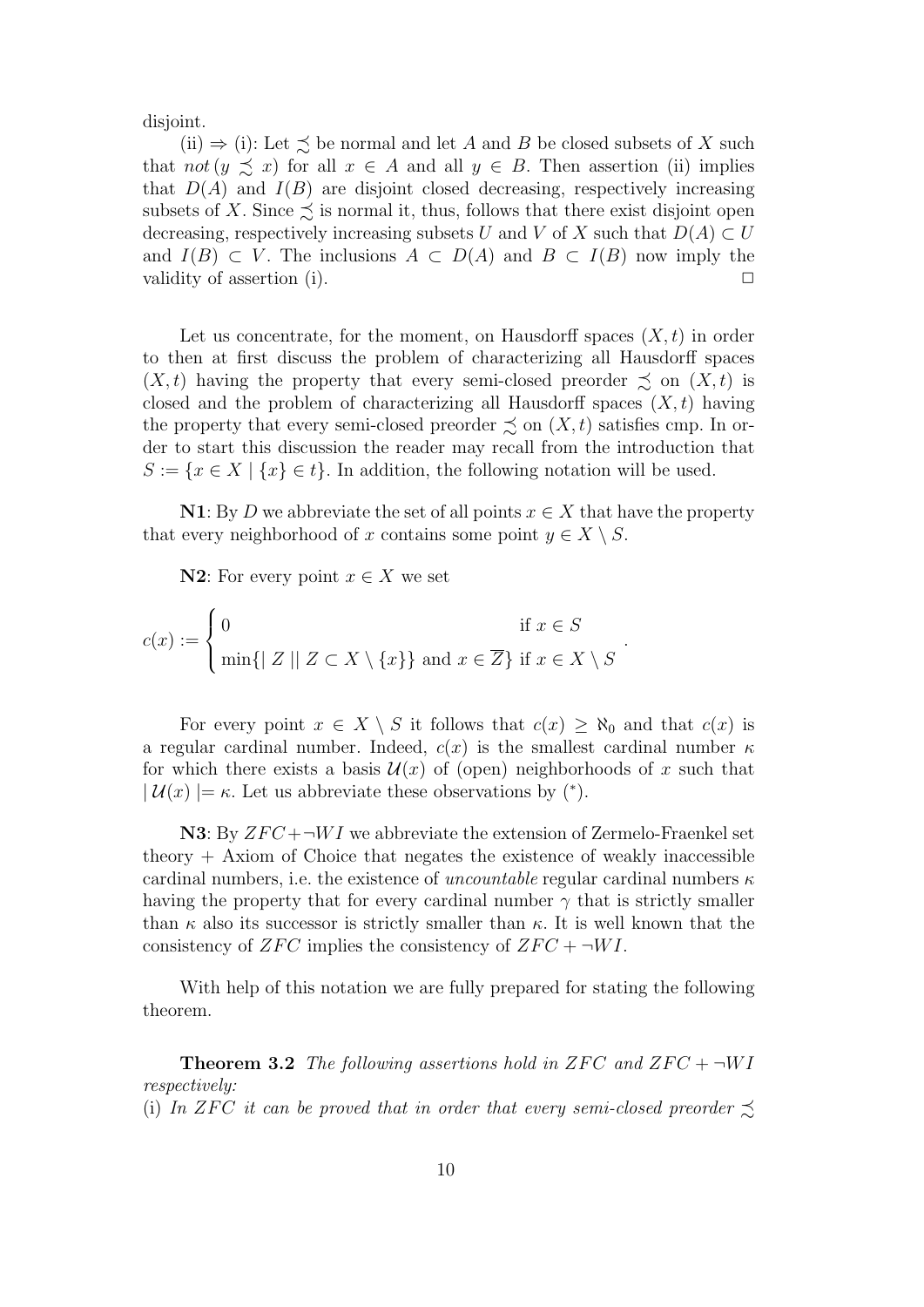*on*  $(X, t)$  *is closed it is necessary and sufficient that*  $c(x) \neq c(y)$  *for any two different points*  $x \in X \setminus S$  *and*  $y \in X \setminus S$ *.* 

(ii) In  $ZFC + \neg WI$  the following assertions are equivalent: **SC:** *Every semi-closed preorder*  $\precsim$  *on*  $(X, t)$  *is closed.* **SM:** *Every semi-closed preorder*  $\preceq$  *on*  $(X, t)$  *satisfies cmp.* **ST:** (*X, t*) *satisfies the following conditions:* **ST1:**  $c(x) \neq c(y)$  for any two different points  $x \in X \setminus S$  and  $y \in X \setminus S$ *.* **ST2:**  $X = \overline{S}$ *.* **ST3:**  $t_{|X \setminus S}$  *is the discrete topology on*  $X \setminus S$ *.* 

# **Proof:**

(i): *Necessity:* Let us assume, in contrast, that there exist at least two different points  $x \in X \setminus S$  and  $y \in X \setminus S$  such that  $c(x) = c(y)$ . Then we choose subsets *Z* of  $X \setminus \{x\}$  and  $Z'$  of  $X \setminus \{y\}$  in such a way that  $|Z| = c(x) =$  $c(y) = |Z'|$  and  $x \in \overline{Z}$  and  $y \in \overline{Z'}$ . Since  $(X, t)$  is assumed to be a Hausdorff space we may assume without loss of generality that  $Z \cap Z' = \emptyset$ . Hence, we may consider some bijective function  $\phi : Z \longrightarrow Z'$  in order to choose the (pre)order  $\preceq$  on X that is defined by setting

*≼*:= ∆*<sup>X</sup> ∪ {*(*z, ϕ*(*z*)) *| z ∈ Z}.*

Since for every  $z \in Z$  the singletons  $\{z\}$  and  $\{\phi(z)\}\$  are closed subsets of *X* it follows that  $\preceq$  is a semi-closed (pre)order on  $(X, t)$ . The assumption of assertion (i), thus, implies that  $\preceq$  is a closed (pre)order on  $(X, t)$ . Since  $(X, t)$ is a Hausdorff space it, thus, follows that  $(x, y) \in \leq$ . But since  $(x, y) \notin \leq$  this conclusion is incompatible with the definition of *≼*. This contradiction proves the necessity part of assertion (i).

*Sufficiency*: Let us assume, in contrast, that there exists some semi-closed preorder  $\preceq$  on  $(X, t)$  that is not closed. Then there exists some cardinal number *κ* and a set  $\{(x_{\alpha}, y_{\alpha}) | \alpha < \kappa\}$  of pairs  $(x_{\alpha}, y_{\alpha}) \in \leq$  that is not closed with respect to the product topology  $t \times t$  on  $X \times X$ . This means that we may assume without loss of generality that there exists some pair  $(x, y) \in X \times (X \setminus \{x\})$  such that  $(x, y) \in \overline{\{(x_{\alpha}, y_{\alpha}) \mid \alpha < \kappa\}}$  but  $(x, y) \notin \precsim$ . Of course, we may assume, in addition, that there exists no cardinal number *λ* < *κ* such that  $(x, y)$  ∈  ${(x<sub>α</sub>, y<sub>α</sub>) | α < λ}.$  It, thus, follows that  $c(x) = c(y) = \kappa$ . Since  $x \neq y$  this conclusion contradicts the assumption of assertion (ii) and, therefore, finishes the proof of the sufficiency part of assertion (ii).

(ii): We now assume the validity of  $ZFC + \neg WI$ . Since a preorder  $\precsim$  on  $(X, t)$  that admits a continuous multi-utility representation is closed the proof of the validity of the implication " $SM \Rightarrow SC$ " does not need any additional reflection. We, thus, only have to prove that the implications " $SC \Rightarrow ST$ " and " $ST \Rightarrow SM$ " hold. In order to show the validity of the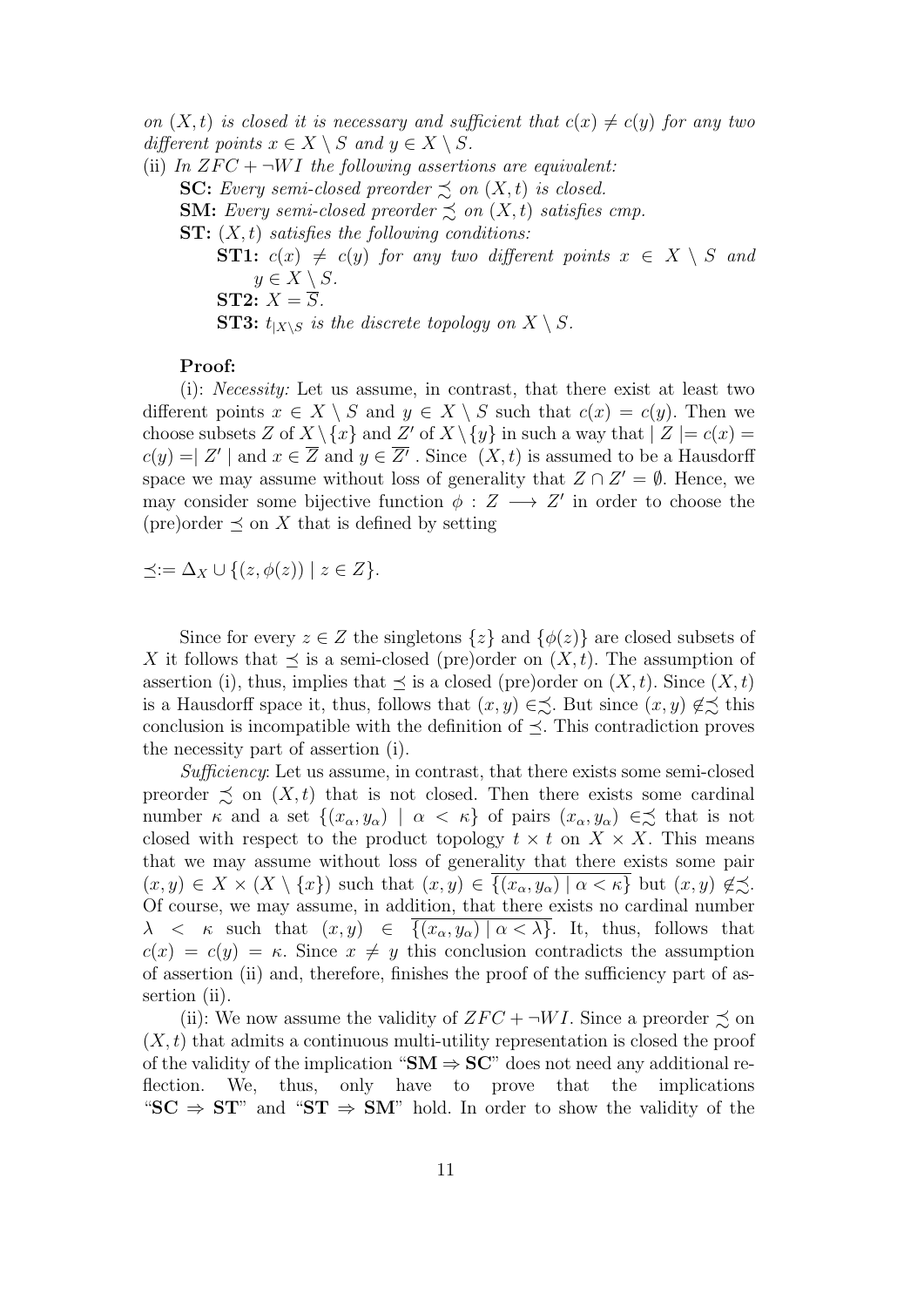implication " $SC \Rightarrow ST$ " let every semi-closed preorder  $\precsim$  on  $(X, t)$  be closed. Because of assertion (i) it suffices to verify the validity of the conditions **ST2** and **ST3**. The proof of these conditions is divided into two steps.

In the first step we arbitrarily choose some point  $x \in D$  in order to then show that  $|U| \ge \min\{c(z) \mid z \in X \text{ and } c(x) < c(z)\}\)$  for every neighborhood *U* of *x*. Because of observation (\*) the desired inequality follows for all neighborhoods *U* of *x* if we are able to prove that every neighborhood *U* of *x* contains at least one point *y* such that  $c(x) < c(y)$ . Let us assume, in contrast, that  $c(y) \leq c(x)$  for every neighborhood *U* of *x* and every point  $y \in U \setminus \{x\}$ . Then assertion (i) implies that  $c(y) < c(x)$  for every neighborhood *U* of *x* and every point  $y \in U \setminus \{x\}$ . Hence, the regularity of  $c(x)$  implies with help of assertion (i) that sup  $c(y) = c(x)$ . This equation allows us to conclude  $c(y)$   $\lt c(x)$ 

that for every cardinal number  $\gamma$  that is strictly smaller than  $c(x)$  there exists some cardinal number  $\lambda$  that is strictly greater than  $\gamma$  and strictly smaller than  $c(x)$ . The regularity of  $c(x)$ , therefore, implies that  $c(x)$  is a weakly inaccessible cardinal number which contradicts our assumption that there exist no weakly inaccessible cardinal numbers and, thus, finishes the proof of the first step.

In the second step we, finally, show that *D* is empty. Then both conditions **ST2** and **ST3** have been proved.. Let us assume, in contrast, that *D* is not empty. Then there exists some point  $x \in D$  such that  $c(x) = \min_{x \in D} c(w)$ . In addition, the proof of the first step implies the existence of some point  $y \in X$ such that  $c(y) = \min\{c(v) \mid v \in X \text{ and } c(x) < c(v)\}\.$  Now the first step allows us to recursively construct a collection  ${Z_\alpha}_{\alpha < c(y)}$  of pairwise disjoint subsets *Z*<sup>*α*</sup> of *X*  $\setminus \{x\}$  for which the equation  $|Z_\alpha| = c(x)$  and the inclusion  $x \in \overline{Z_\alpha}$ hold. Since the sets  $Z_{\alpha}$  are pairwise disjoint it follows that  $| \bigcup Z_{\alpha} | = c(y)$ . *α<c*(*y*)

We, thus, set  $Z := \bigcup Z_\alpha$  and consider, in addition, some subset  $Z'$  of  $X \setminus \{y\}$  $\alpha < c(y)$ 

in such a way that  $|Z'|=c(y)$  and  $y \in Z'$ . As in the proof of assertion (i) we proceed by choosing some bijective map  $\phi : Z \longrightarrow Z'$  in order to then considering as in the proof of assertion (i) the semi-closed preorder

$$
\preceq := \Delta_X \cup \{ (z, \phi(z)) \mid z \in Z \}
$$

on  $(X, t)$ . Now we may conclude as in the proof of assertion (i). This means that the assumption  $\precsim$  to be a closed preorder on  $(X, t)$  implies that  $(x, y) \in \precsim$ in contrast to the definition of  $\precsim$  which finishes the proof of the implication " $SC \Rightarrow ST$ ".

In order to now finally prove the validity of the implication " $ST \Rightarrow SM$ " we first apply Lemma 1.1 and assertion (i) of the theorem in order to conclude with help of condition **ST1** that it suffices to verify that every closed preorder  $\precsim$  on  $(X, t)$  is strongly normally preordered. Let, therefore,  $\precsim$  be some closed preorder on (*X, t*). Then we arbitrarily choose closed subsets *A* and *B* of *X*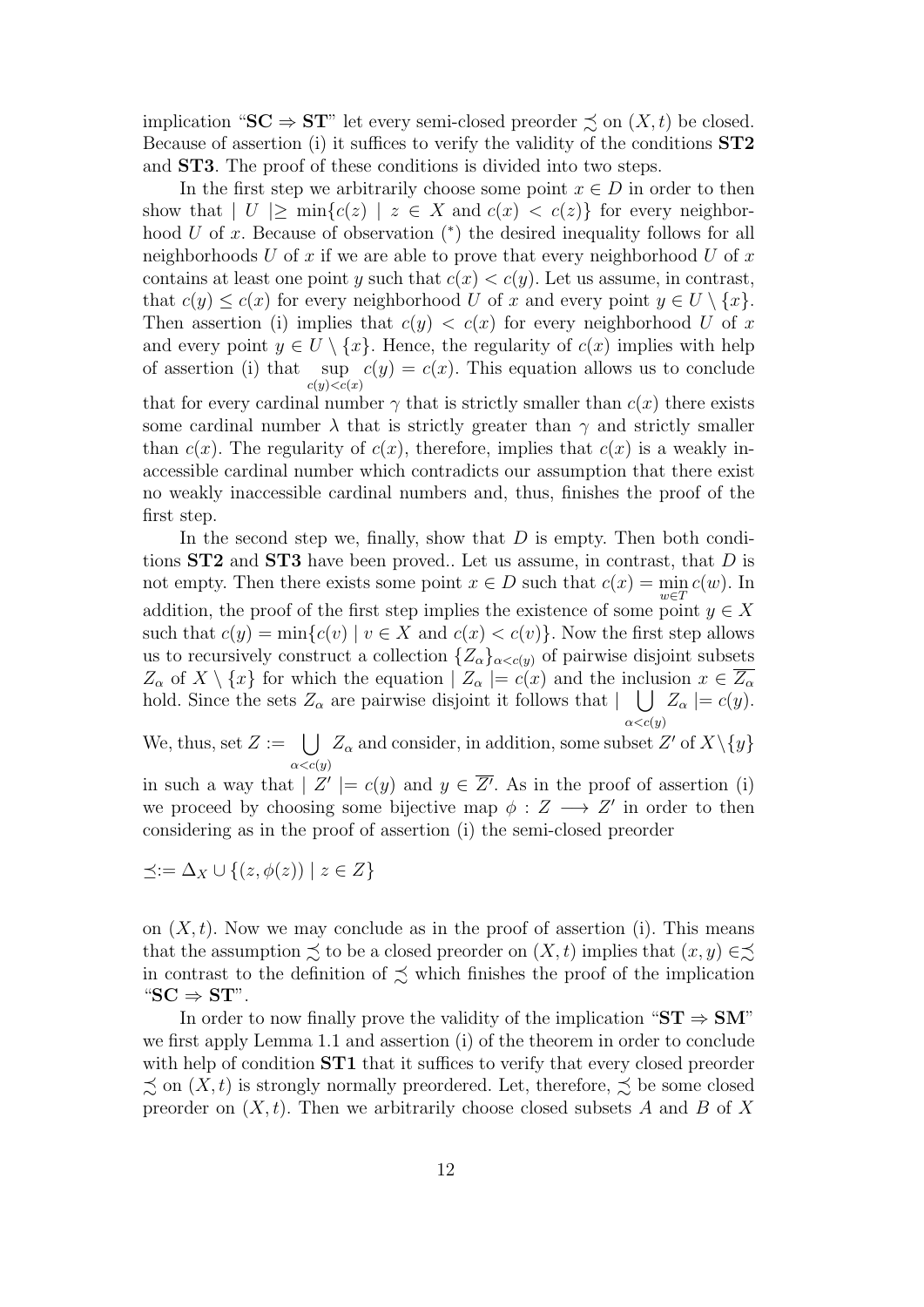such that  $not(y \preceq x)$  for any two points  $x \in A$  and  $y \in B$ . We must show that there exist disjoint open decreasing respectively, increasing subsets *U* and *V* of *X* such that  $A \subset U$  and  $B \subset V$ . *U* and *V* will be constructed inductively.

 $n = 0$ : Indeed, the validity of the conditions **ST2** and **ST3** implies the existence of disjoint open subsets  $O_0$  and  $P_0$  of X such that  $A \subset O_0$  and *B*  $\subset$  *P*<sub>0</sub>. Unfortunately, it cannot be excluded that there exist pairs  $(x, y)$  ∈  $(O_0, P_0)$  such that  $y \precsim x$ . But, whatever the case may be, we choose the sets  $K := \{y \in P_0 \mid \exists x \in A(y \preceq x)\}, L := \{x \in O_0 \mid \exists y \in B(y \preceq x)\}\$ and *M* := { $y \in P_0 \setminus K$  | ∃ $x \in O_0(y \precsim x)$ }. Then the assumption  $\precsim$  to be closed implies that the sets *L* and  $K \cup M$  are closed subsets of  $O_0 \setminus A$  and  $P_0 \setminus B$ respectively. Therefore, we set  $O'_0 := O_0 \setminus L$  and  $P'_0 := P_0 \setminus (K \cup M)$ . Then we may conclude that the open subsets  $O'_{0}$  and  $P'_{0}$  of  $X$  have the properties that  $A \subset O'_0$  and  $B \subset P'_0$  and, furthermore, that  $d(d(O'_0)) \cap i(i(P'_0)) = \emptyset$ .

0  $\Rightarrow$  1: Now we assume that already open subsets  $O'_0$  and  $P'_0$  of X have been constructed in such a way that  $A \subset O'_n$ ,  $B \subset P'_n$  and  $d(d(O'_0)) \cap i(i(P'_0)) =$  $\emptyset$ . Then the same argument that has been applied for  $n = 0$  allows us to construct open subsets  $O'_1$  and  $P'_1$  of  $X$  such that  $d(O'_0) \subset O'_1$  and  $i(P'_0) \subset P'_1$ and  $d(d(O'_1)) \cap i(i(P'_1)) = \emptyset$ .

 $0 < n \Rightarrow n+1$ : In this situation we assume that open subsets  $O'_n$  and  $P'_n$ of *X* have been constructed in such a way that the inclusions  $d(O'_{n-1}) \subset O'_n$ and  $i(P'_{n-1}) \subset P'_n$  and the equation  $d(d(O'_0)) \cap i(i(P'_0)) = \emptyset$  are satisfied. Then the same argument that has been applied for  $n = 0$  allows us to construct open subsets  $O'_{n+1}$  and  $P'_{n+1}$  of X such that  $d(O'_n) \subset O'_{n+1}$  and  $i(P'_n) \subset P'_{n+1}$ and  $d(d(O'_{n+1})) \cap i(i(P'_{n+1})) = \emptyset$ .

Continuing in this way we, finally, set  $U := \bigcup_{n=0}^{\infty} O'_n$  and  $V := \bigcup_{n=0}^{\infty} P'_n$ . The inductive construction of the open subsets  $O'_{n}$  and  $P'_{n}$  of *X* implies that *U* and *V* are disjoint open decreasing respectively, increasing subsets of *X* such that  $A \subset U$  and  $B \subset V$ . This conclusion finishes the proof of the implication  $\mathbf{S} \mathbf{T} \Rightarrow \mathbf{S} \mathbf{M}$ " and, thus, completes the proof of the theorem.  $\Box$ 

**Remark 3.1** The reader may notice that the proof of the implication " $\mathbf{ST} \Rightarrow \mathbf{SM}$ " does not make any use of  $\neg W I$ . This implication, therefore, also holds in *ZFC*. In addition, the proof of the implication " $ST \Rightarrow SM$ " allows us to conclude that for a topological space  $(X, t)$  that satisfies the conditions  $ST2$ and **ST3** every closed preorder  $\leq$  on  $(X, t)$  is strongly normal. In Proposition 3.5 a somewhat weaker result will be proved for Hausdorff-spaces (*X, t*) having the property that  $(X \setminus S, t_{X \setminus S})$  is compact.

Assertion (i) of Theorem 3.2 implies that a Hausdorff space (*X, t*) that contains at most one point *x* such that  ${x \in t}$  and has the property that every semi-closed preorder  $\precsim$  on  $(X, t)$  already is closed must be *rigid*. This means that the only one homeomorphism  $\phi: (X, t) \longrightarrow (X, t)$  is the identity map on *X*.

Assertion (ii) of Theorem 3.2 implies that the assertion that there exists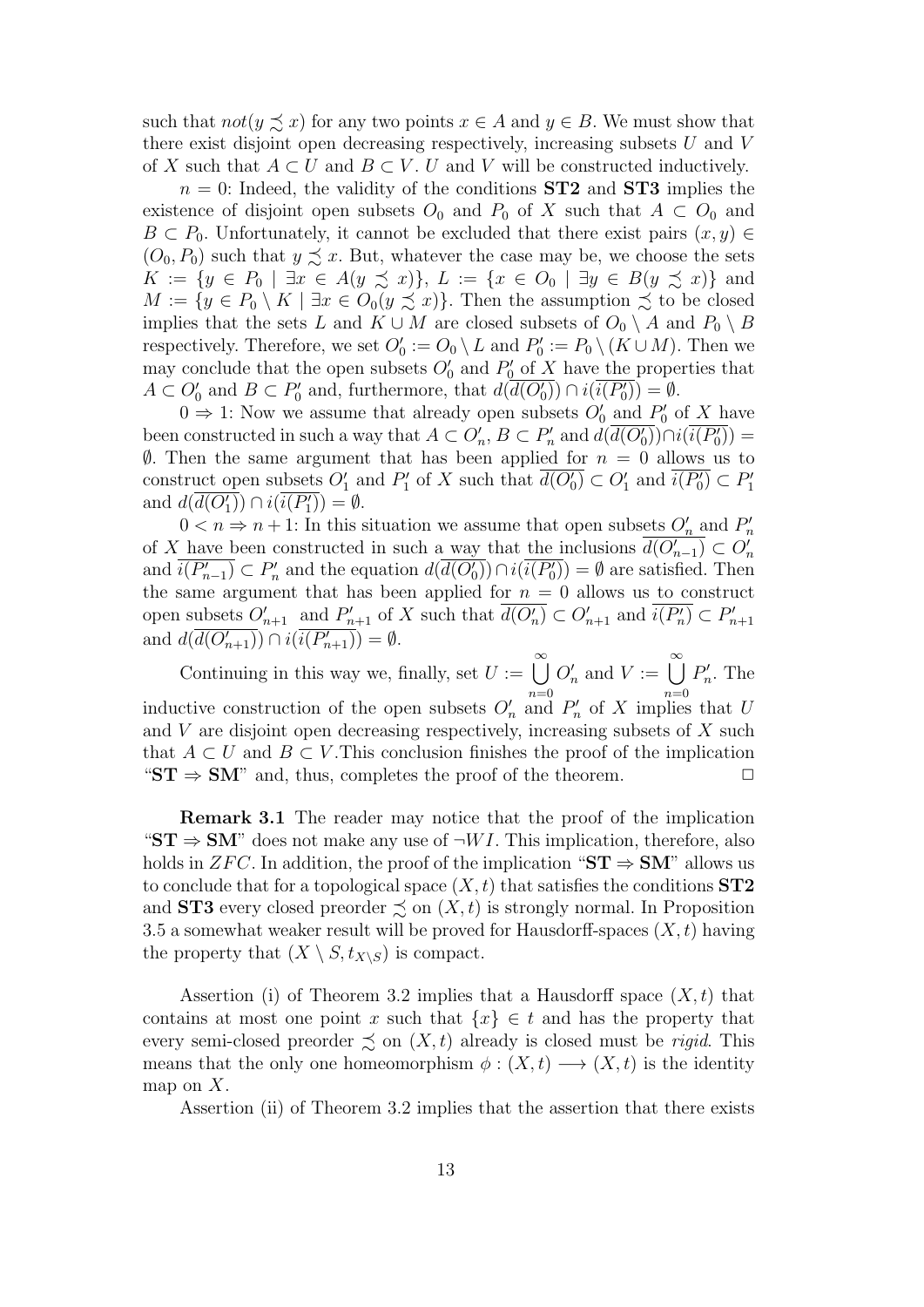no connected Hausdorff space  $(X, t)$  for which every semi-closed preorder  $\preceq$ on  $(X, t)$  already is closed is consistent with  $ZFC$ .

Let  $\kappa$  be an infinite regular cardinal number. Then a topological space  $(X, t)$  is said to be *κ-countable* if every point  $x \in X$  either is contained in S or has a basis of neighborhoods the cardinality of which is  $\kappa$ . If  $\kappa = \aleph_0$  then  $(X, t)$  is first countable. Now the reader may still recall from the introduction that a topological space  $(X, t)$  is said to be *almost discrete* if  $| X \setminus S | \leq 1$ . Let  $(X, t)$  be a  $\kappa$ -countable Hausdorff space. Then assertion (i) of Theorem 3.2 immediately implies that in *ZFC* the validity of the equivalence of the following assertions holds.

- (i) *Every semi-closed preorder*  $\precsim$  *on*  $(X, t)$  *is closed.*
- (ii) *Every semi-closed preorder*  $\precsim$  *on*  $(X, t)$  *satisfies cmp.*
- (iii) (*X, t*) *is almost discrete.*

Finally, we want to complete the above considerations on semi-closed, closed, *d*-*i*-closed and *D*-*I*-closed preorders by proving the validity of the following proposition.

**Proposition 3.3** *Let* (*X, t*) *contain at least one point that has a countable and infinite basis of neighborhoods. Then the following assertions hold:*

- (i) In order that every closed preorder  $\precsim$  on  $(X,t)$  is d-i-closed it is *necessary that* (*X, t*) *is sequentially compact.*
- (ii) *In order that every closed preorder*  $\preceq$  *on*  $(X, t)$  *is D-I-closed it is necessary that* (*X, t*) *is sequentially compact.*

**Proof:** We shall prove both assertions of the proposition in one step. Therefore, we assume, in contrast, that there exists some countable infinite subset *C* of *X* that does not have a limit point in order to then use our assumption on  $(X, t)$  for choosing a sequence  $(x_n)_{n \in \mathbb{N}}$  of points  $x_n \in X$  that converges to some point  $x \in X$ . Let  $D := \{x_n \mid n \in \mathbb{N}\}\$ . Of course, we may assume that  $x \notin D$ . We, thus, proceed by dividing C into two disjoint infinite subsets *A* and *B* and *D* into two disjoint infinite subsets *H* and *K* the union of which is *C* and *D* respectively. Now we consider bijective functions  $\phi: H \longrightarrow A$  and  $\psi: B \longrightarrow K$ . With help of these functions we may define a (pre)order  $\precsim$  on  $(X, t)$  by setting

 $\preceq := \Delta_X \cup \{(h, \phi(h)) \mid h \in H\} \cup \{(b, \psi(b)) \mid b \in B\}.$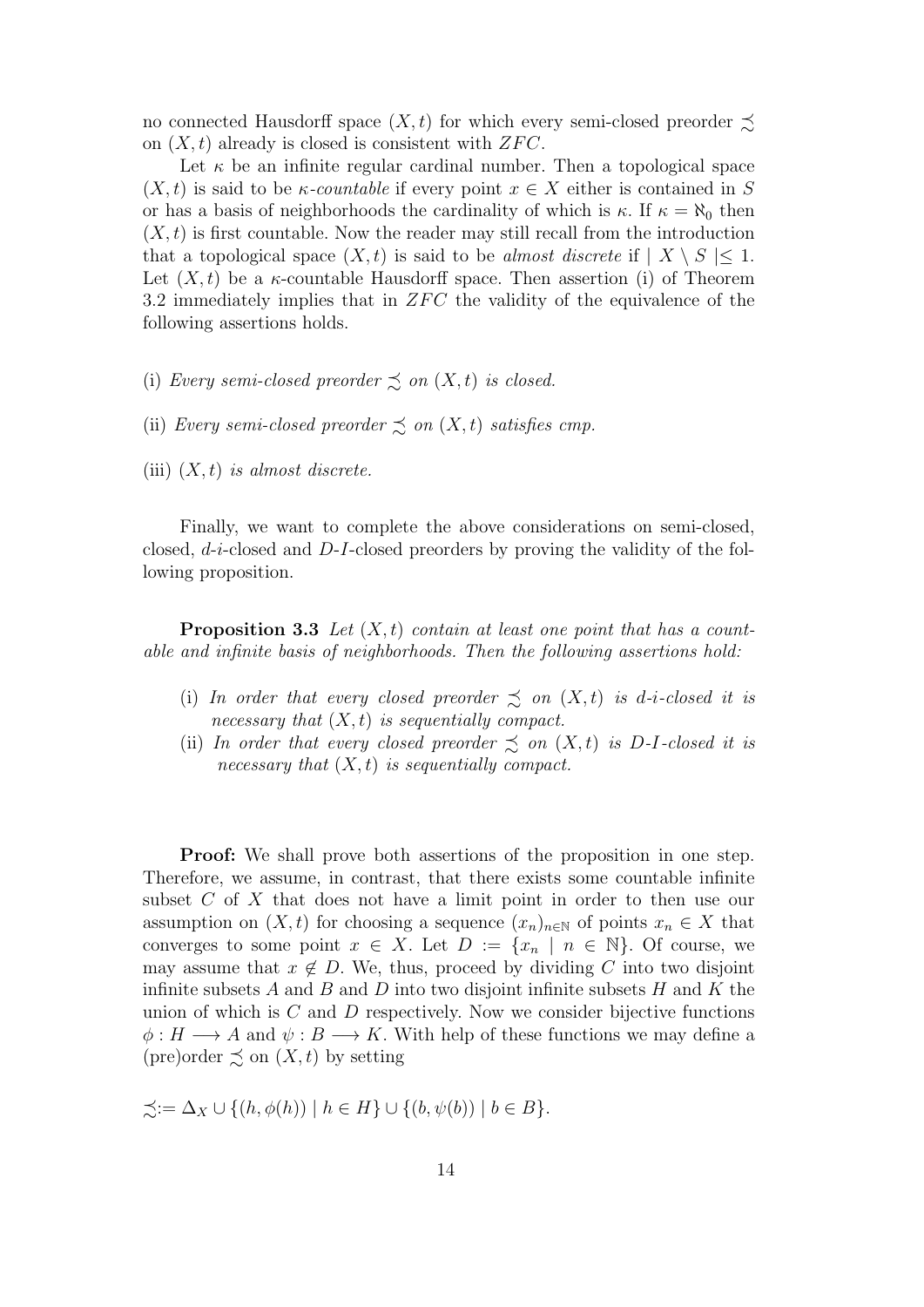Since both sets *A* and *B* are closed subsets of *X* and (*X, t*) is a Hausdorff space it follows that  $\preceq$ , actually, is a closed (pre)order on  $(X, t)$ . But since *x* neither is contained in  $d(A)$  nor in  $i(B)$  we may conclude that  $\precsim$  is not *d*-*i*-closed. In addition, the relation  $x \in d(A) \cap i(B)$  implies that  $\precsim$  is not *D*-*I*-closed. These contradictions prove the proposition. **□** 

The following theorem is well known in general topology (cf., for instance, Grotemeyer [8, Satz 93]). The reader may notice that we now drop the assumption  $(X, t)$  to be a Hausdorff space.

**Theorem 3.3** *Let* (*X, t*) *be paracompact. Then the following assertions are equivalent:*

 $(i)$   $(X, t)$  *is compact..* (ii) (*X, t*) *is sequentially compact.*

As an application of Theorem 3.3 we want to apply Proposition 3.3 in order to prove the following proposition.

**Proposition 3.4** *Let* (*X, t*) *be a paracompact space that contains at least one point that has a countable and infinite basis of neighborhoods. Then the following assertions are equivalent:*

(i) *Every closed preorder*  $\precsim$  *on*  $(X, t)$  *is d-i-closed..* 

(ii) *Every closed preorder*  $\precsim$  *on*  $(X, t)$  *is*  $D$ -*I*-*closed..* 

(iii) (*X, t*) *is a compact Hausdorff space.*

## **Proof:**

 $(i) \Rightarrow (ii)$ : The validity of this implication is trivial (cf. the corresponding remark in the proof of Lemma 3.1).

(ii)  $\Rightarrow$  (iii): Since a paracompact space is normal our assumption  $(X, t)$ to be a Fréchet space implies that  $(X, t)$  is a Hausdorff space. Hence, the validity of the implication "(ii)  $\Rightarrow$  (iii)" is a consequence of Proposition 3.3 and Theorem 3.3.

 $(iii) \Rightarrow (i)$ : The validity of this implication is well known. The reader may consult, for instance, the proof of Proposition 4 in Nachbin [17, Chapter 3]. $\Box$ 

In the remainder of this paper we now solely concentrate on the problem of characterizing all topological spaces  $(X, t)$  that have the property that all their closed preorders  $\lesssim$  satisfy cmp. In order to at least approach this problem the following general theorem seems to be of interest (cf. Proposition 3.4).

**Theorem 3.4** *Let* (*X, t*) *be a Hausdorff space. Then the following assertions are equivalent:*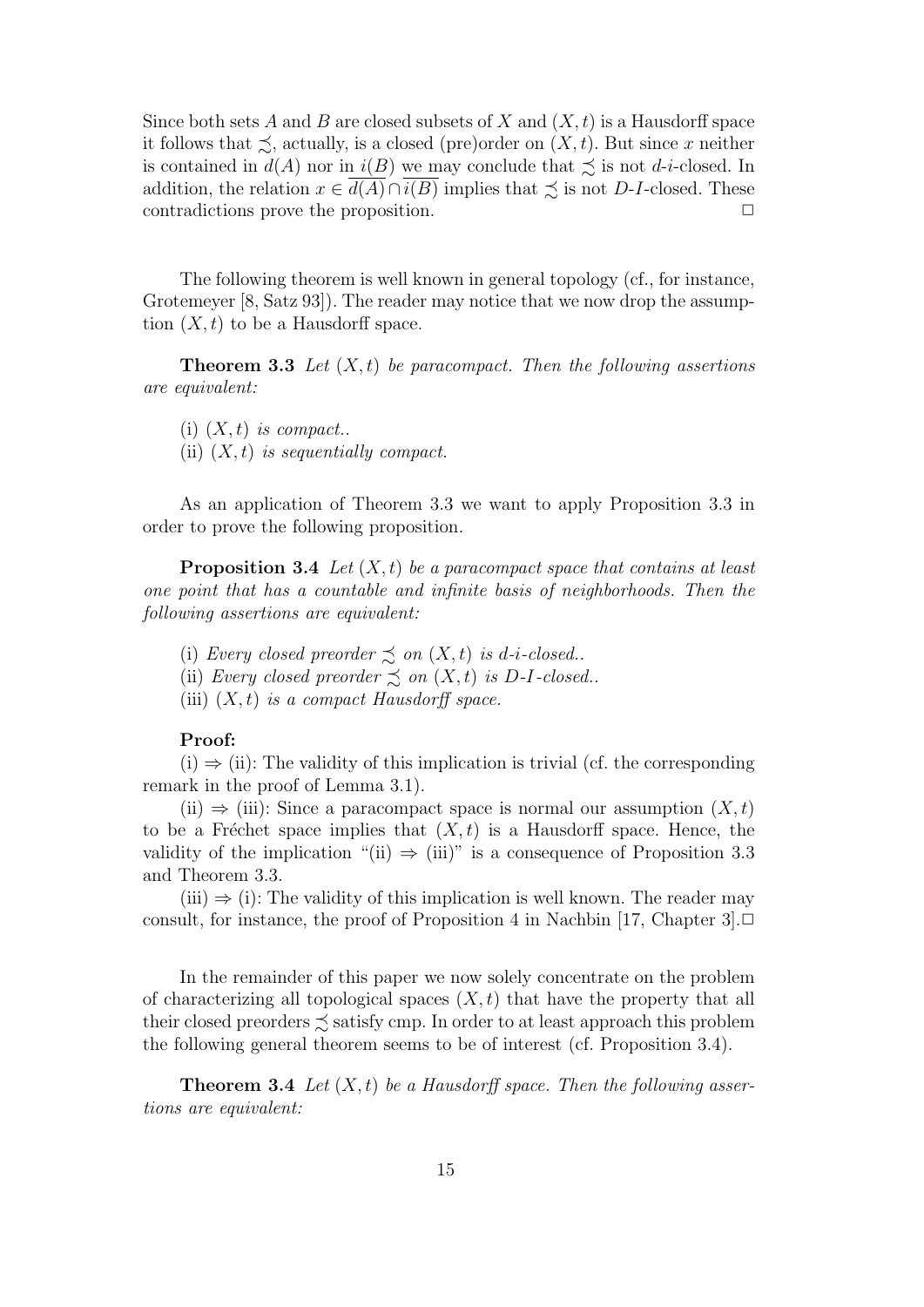(i) *Every closed preorder*  $\precsim$  *on*  $(X, t)$  *satisfies cmp..* 

(ii) *Every closed preorder*  $\preceq$  *on*  $(X, t)$  *is normal.* 

**Proof:** (i)  $\Rightarrow$  (ii): Let  $\leq$  be a closed preorder on  $(X, t)$  and let disjoint closed subsets *A* and *B* of *X* be chosen in such a way that *A* is decreasing and *B* is increasing with respect to  $\precsim$ . Then we at first set  $\precsim$ <sup>*e*</sup>:  $=\precsim \cup A \times A \cup B \times B$ . Since  $(X, t)$  is a Hausdorff space it follows that  $\preceq^e$  is a closed binary relation on  $(X, t)$ . In order to now construct the transitive closure  $\precsim^t$  of  $\precsim^e$  we set  $A_r := \{u \in X \mid \exists a \in A (a \preceq u)\}\$ and  $B_l := \{v \in X \mid \exists b \in B (v \preceq b)\}\$ . Because of our assumptions *A* to be decreasing and *B* to be increasing we may conclude that  $\preceq^t=\preceq^e \cup A \times A_r \cup B_l \times B$ . Since  $\preceq$  is a closed preorder on  $(X, t)$  and since *A* and *B* respectively are closed subsets of (*X, t*) it follows from the definition of  $A_r$  and  $B_l$  respectively that  $A \times A_r$  and  $B_l \times B$  respectively are closed subsets of  $X \times X$  endowed with the product topology  $t \times t$  on  $X \times X$ . Hence,  $\precsim^t$  is the uniquely determined smallest closed preorder on  $(X, t)$  that includes  $\lesssim$  and has the additional property that  $A \times A \cup B \times B$  is contained in  $\precsim$ <sup>t</sup>. Assertion (i) implies that  $\precsim^t$  satisfies cmp. Since  $a \sim^t \widetilde{a}$  for all  $a \in A$  and all  $\widetilde{a} \in A$  and  $b \sim t \widetilde{b}$  for all  $b \in B$  and all  $\widetilde{b} \in B$  we, thus, may conclude that there exists some increasing function  $f_{AB} : (X, \preceq^t, t) \longrightarrow ([0, 1], \leq, t_{nat})$  such that  $f_{AB}(A) = \{0\}$  and  $f_{AB}(B) = \{1\}$ . The inclusion  $\precsim \preceq^t$  then implies that  $f_{AB}$ also is increasing with respect to  $\lesssim$ . An application of Nachbin's Separation Theorem [17, Theorem 1], therefore finishes the proof of the implication.

(ii)  $\Rightarrow$  (i): Let  $\preceq$  be a closed preorder on  $(X, t)$  and let two points  $x \in X$  and  $y \in X$  such that  $not(y \precsim x)$  be arbitrarily chosen. Since  $\precsim$  is closed it follows, in particular, that  $\precsim$  is semi-closed. Hence the sets  $d(x)$  and *i*(*y*) are disjoint closed decreasing, respectively increasing subsets of *X*. The normality of  $\precsim$  implies with help of the well known Separation Theorem of Nachbin [17, Theorem 1] that there exists a continuous and increasing function  $f_{xy}: (X, \preceq, t) \longrightarrow ([0, 1], \leq, t_{nat})$  such that  $f_{xy}(x) = 0$  and  $f_{xy}(y) = 1$ . Lemma 1.1, therefore, implies the validity of assertion  $(i)$ .  $\Box$ 

Theorem 3.4 provides a first step towards the complete solution of the problem of characterizing all topological spaces (*X, t*) for which every closed preorder  $\preceq$  on  $(X, t)$  satisfies cmp. It proves that for Hausdorff spaces this problem is equivalent to the problem of characterizing all topological spaces that have the property that every closed preorder  $\precsim$  on  $(X, t)$  is normal. In contrast, Lemma 3.2 implies that a strongly normal preorder  $\precsim$  on  $(X, t)$  is always *D*-*I*-closed. Hence, we may conclude with help of Proposition 3.3 that in order that on  $(\mathbb{R}, t_{nat})$  every closed preorder is strongly normal it is necessary that  $(\mathbb{R}, t_{nat})$  is sequentially compact. This contradiction implies that even on (R*, tnat*) there exist closed preorders that are not strongly normal. This means that Theorem 3.4 cannot be improved by replacing "normal" by "strongly normal".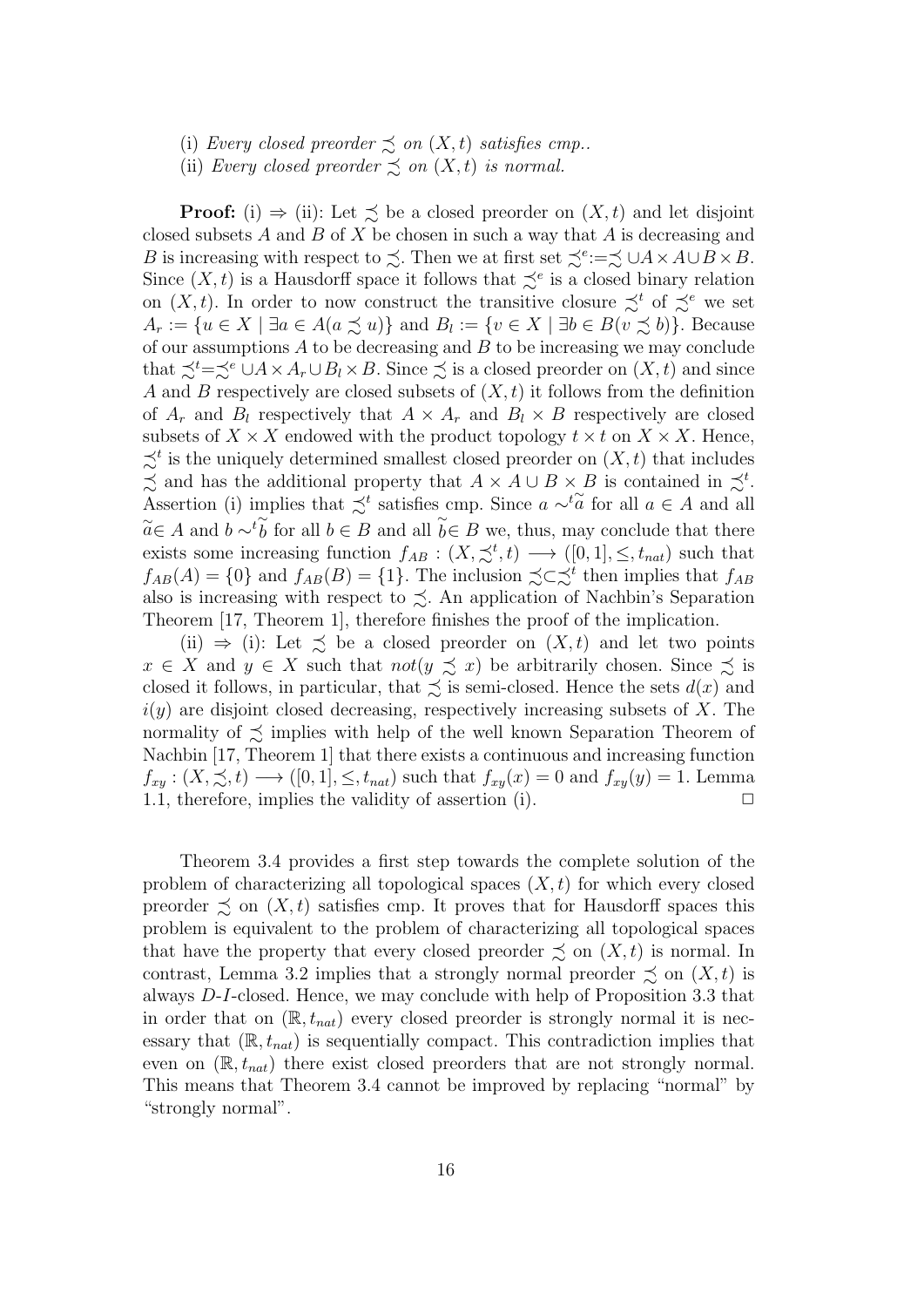We now come to the main results of this paper. Indeed, the following Theorem 3.5 may be interpreted as being the converse of Levin's theorem. Since a locally and  $\sigma$ -compact Hausdorff-space is paracompact the intimate connection of Theorem 3.5 to Levin's theorem is obvious. Its only lack, therefore, is the additional assumption  $(X, t)$  to be first countable. But at present the authors do not see any possibility of how to really avoid this assumption in a satisfactory way.

In order to prove Theorem 3.5 we still must verify the validity of the following proposition.

**Proposition 3.5** *Let*  $(X, t)$  *be a Hausdorff-space and let*  $(X \setminus S, t_{|X \setminus S})$ *be compact. Then every closed preorder*  $\preceq$  *on*  $(X, t)$  *is normal.* 

**Proof:** Let  $\leq$  be some closed preorder on  $(X, t)$ . In order to prove that  $(X, \preceq, t)$  is a normally preordered space, let *A* and *B* be two disjoint closed decreasing respectively, increasing subsets of *X*. We must show that there exists disjoint open decreasing respectively, increasing subsets *U* and *V* of *X* such that *A*  $\subset$  *U* and *B*  $\subset$  *V*. In order to prove the existence of *U* and *V* respectively we distinguish between the case that at least one of the sets *A* and *B* is a subset of *S* and the case that neither *A* nor *B* is a subset of *S*. Because of the properties of *S* the first case does not need any reflection. Therefore we now may concentrate on the situation that neither  $A \cap (X \setminus S)$  nor *B*  $\cap$  (*X*  $\setminus$  *S*) is empty. Since  $\precsim$  is a closed preorder on (*X, t*) and since  $(X \setminus S, t_{X \setminus S})$  is a compact Hausdorff space we may use, in particular, a straightforward modification of the proof of Theorem 4 in Chapter 3 on compact ordered spaces in Nachbin [17] in order to conclude that disjoint open subsets  $O_0$  and  $P_0$  of X that contain A and B respectively can be chosen in such a way that  $O_0 \cap (X \setminus S)$  is decreasing and  $P_0 \cap (X \setminus S)$  is increasing with respect to  $\leq$ <sub>*IX*</sub>⁄*S*. Now we proceed by following the spirit of the implication "ST ⇒ SM" of the proof of Theorem 3.2. Using the assumption  $\precsim$  to be a closed preorder on  $(X, t)$  this means that the same arguments that have been applied in the proof of the implication " $ST \Rightarrow SM$ " of the proof of Theorem 3.2 now allow us to assume without loss of generality that  $d(d(O_0)) \cap i(i(P_0)) = \emptyset$ . Hence,  $d(O_0)$ and  $i(P_0)$  are disjoint closed subsets of *X* such that  $not(y \precsim x)$  for all points  $x \in d(O_0)$  and all points  $y \in i(P_0)$ . This conclusion now allows us to continue the proof of Proposition 3.5 by using  $d(O_0)$  and  $i(P_0)$  respectively instead of *A* and *B* respectively. This means that we now continue by constructing open subsets  $O_1$  and  $P_1$  of X that contain  $\overline{d(O_0)}$  and  $\overline{i(P_0)}$  respectively such that  $d(\overline{d(O_1)}) \cap i(\overline{i(P_1)}) = \emptyset$ . Continuing inductively in this way we, thus, obtain for every  $n \in \mathbb{N}$  open subsets  $O_n$  and  $P_n$  of  $X$  such that  $A \subset O_n \subset \overline{d(O_n)} \subset O_{n+1}$ ,  $B \subset P_n \subset \overline{i(P_n)} \subset P_{n+1}$  and  $d(\overline{d(O_{n+1})}) \cap i(\overline{i(P_{n+1})}) = \emptyset$ . As in the proof of the implication " $ST \Rightarrow SM$ " of the proof of Theorem 3.2 we, therefore, may finally conclude that  $U := \bigcup$ *n∈*N  $O_n$  and  $V := \bigcup$ *n∈*N *P<sup>n</sup>* are disjoint open decreasing

respectively, increasing open subsets of *X* that contain *A* and *B* respectively.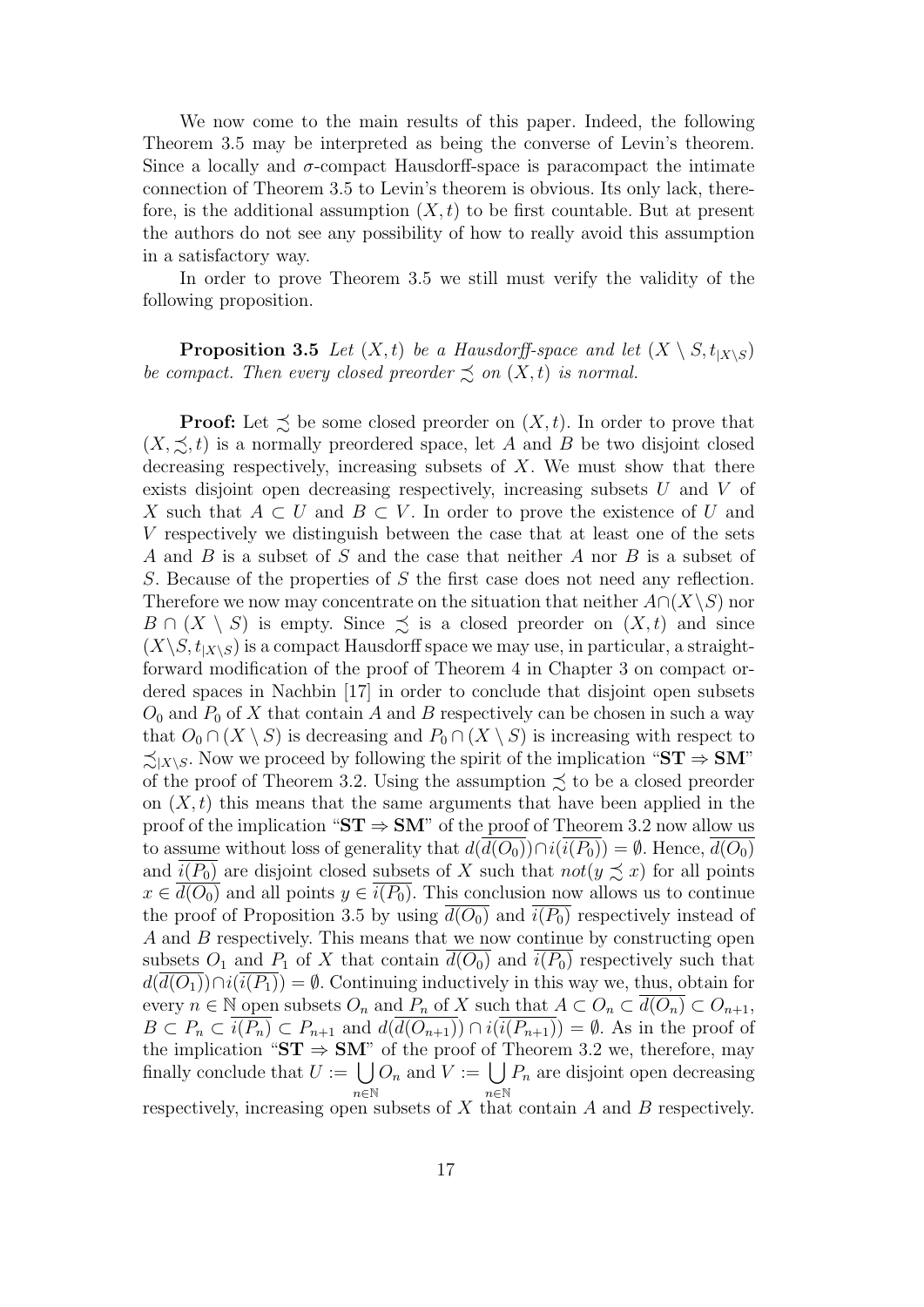This conclusion completes the proof of the proposition. □

In order to successfully continue we still need the following immediate corollary that is an immediate consequence of Proposition 3.5 and the proof of the implication "(ii)  $\Rightarrow$  (i)" of Theorem 3.4.

**Corollary 3.1** *Let*  $(X, t)$  *be a Hausdorff-space and let*  $(X \setminus S, t_{|X \setminus S})$  *be compact. Then every closed preorder*  $\precsim$  *on*  $(X, t)$  *satisfies cmp.* 

Now we are fully prepared for proving the main theorem of this paper.

**Theorem 3.5** *Let* (*X, t*) *be a first countable paracompact space. Then*  $(X \setminus S, t_{X \setminus S})$  *is compact and every closed preorder*  $\precsim$  *on*  $(X, t)$  *satisfies cmp or*  $(X \setminus S, t_{X \setminus S})$  *is not compact and the assumption that every closed preorder*  $\leq$  *on*  $(X, t)$  *satisfies cmp implies that*  $(X, t)$  *is the direct sum of locally and σ-compact Hausdorff spaces.*

**Proof:** Since a paracompact space is normal our assumption on (*X, t*) to be a Fréchet space implies that  $(X, t)$  is a Hausdorff space (cf. the above proof of Proposition 3.4). The proof of Theorem 3.5, therefore, is based upon Theorem 3.3 and the following theorem that is well known in general topology (cf., for instance, Grotemeyer [8, Satz 97]).

**Theorem 3.6** *Let* (*X, t*) *be a locally compact topological space. Then the following assertions are equivalent:*

(i) (*X, t*) *is paracompact..*

(ii)  $(X, t)$  *is the direct sum of locally and*  $\sigma$ *-compact topological spaces.* 

We continue by arbitrarily choosing some in the remainder of the proof fixed given first countable paracompact space (*X, t*). Because of Corollary 3.1 we may assume without loss of generality that  $(X \setminus S, t_{|X \setminus S})$  is not compact and that  $(X, t)$  has the property that every closed preorder  $\preceq$  on  $(X, t)$  satisfies cmp. Because of Theorem 3.6 it suffices to prove that (*X, t*) is locally compact. Let us assume in contrast that  $(X, t)$  is not locally compact. Then there exists some point  $z \in X \setminus S$  that does not have a compact neighbourhood. Since  $(X \setminus S, t_{[X \setminus S]} )$  is not compact we now apply Theorem 3.3 in order to conclude that there exists some sequence  $(x_n)_{n\in\mathbb{N}}$  of points  $x_n \in X \setminus S$  that does not have a limit point. This means that we may choose in particular some closed neighborhood  $C(z)$  of *z* and some open neighborhood  $O(z)$  of *z* such that the following conditions hold.

*LP*1:  $O(z)$  ⊂  $C(z)$ .

**LP2:**  $x_n \in C(z) \setminus O(z)$  for every  $n \in \mathbb{N}$ .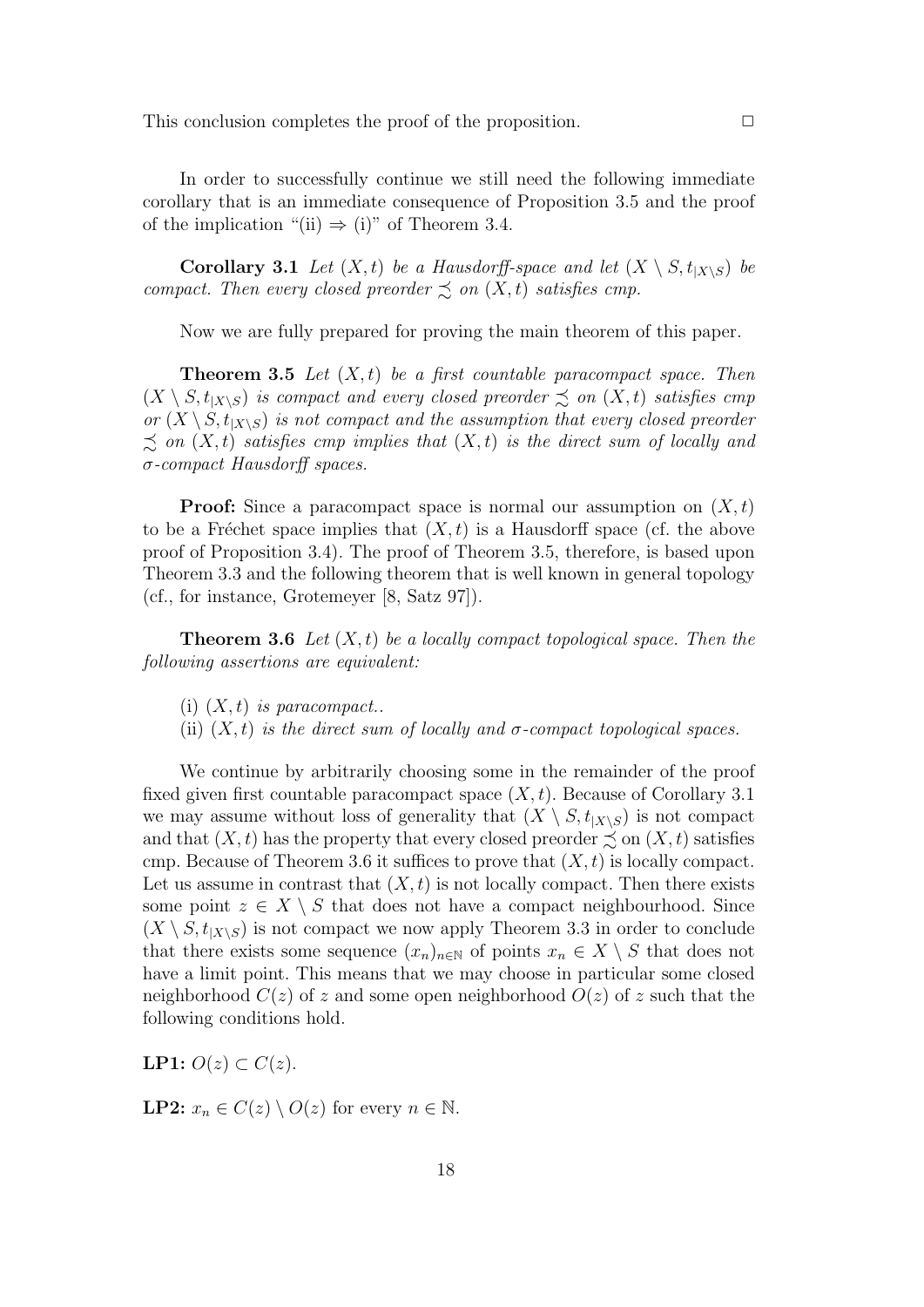Let *C* be the closed subset of *X* that consists of all points  $x_n$  where *n* runs through N. Then we proceed by choosing for every  $n \in \mathbb{N}$  some sequence  $(x_{nk})_{k\in\mathbb{N}}$  of points  $x_{nk} \in X$  such that  $\lim_{k\to\infty}x_{nk} = x_n$  for all  $n \in \mathbb{N}$ . Condition **LP2** allows us to assume, in addition, that there exists some point  $q \in C(z) \setminus (O(z) \cup C)$  that is different from all points  $x_n$  and  $x_{nk}$  respectively. Since there exists no closed neighborhood  $C'(z)$  of *z* for which every sequence  $(z_n)_{n \in \mathbb{N}}$  of points  $z_n \in C'(z)$  has a limit point we now may construct inductively families  ${C_n(z)}_{n\in\mathbb{N}}$  and  ${O_n(z)}_{n\in\mathbb{N}}$  of closed neighborhoods of z and open neighbourhoods of *z* respectively in such a way that the following conditions are satisfied.

- **L1:**  $C_0(z)$  ⊂  $O(z)$ .
- **L2:**  $O_{n+1}(z) \subset C_{n+1}(z) \subset O_n(z)$  for all  $n \in \mathbb{N}$ .

**L3:** For every  $n \in \mathbb{N}$  there exists some sequence  $(y_{nk})_{k \in \mathbb{N}}$  of points  $y_{nk} \in C_n(z) \setminus O_n(z)$  that has no limit point.

**L4:** <sup>∩</sup> *n∈*N  $O_n(z) = \{z\}.$ 

Now we define a binary relation  $\precsim$  on  $(X, t)$  by setting

$$
\preceq := \Delta_X \cup \{ (x_{nk}, y_{nk}) \mid (n, k) \in \mathbb{N} \times \mathbb{N} \} \cup \{ (q, x_n) \mid n \in \mathbb{N} \}.
$$

Since there do not exist any three points  $u \in X$ ,  $v \in X$  and  $w \in X$ such that  $u \prec v$  and  $v \prec w$  the definition of  $\precsim$  allows us conclude that  $\precsim$ is a (pre)order on *X*. Since, in addition, none of the sequences  $(x_n)_{n\in\mathbb{N}}$  and  $(y_{nk})_{k\in\mathbb{N}}$  has a limit point and since  $(q, x_n) \in \leq$  for all  $n \in \mathbb{N}$  it follows that  $\leq$ , actually, is a closed subset of  $X \times X$ . Hence,  $\precsim$  is a closed (pre)order on  $(X, t)$ . Furthermore, the definition of  $\precsim$  implies that  $not(q \precsim z)$ . In order to, therefore, finish the theorem it suffices to show that there exists no continuous and increasing function  $f_{zq}: (X, \preceq, t) \longrightarrow (\mathbb{R}, \leq, t_{nat})$  such that  $f_{zq}(z) < f_{zq}(q)$ . Let us assume, in contrast, that there exists some continuous and increasing function  $f_{zq}: (X, \preceq, t) \longrightarrow (\mathbb{R}, \leq, t_{nat})$  such that  $f_{zq}(z) < f_{zq}(q)$ . Then we arbitrarily choose some fixed real number  $\eta$  such that  $f_{zq}(z) < \eta < f_{zq}(q)$ . The strict relation  $x_{nk} \prec y_{nk}$  for all  $n \in \mathbb{N}$  and  $k \in \mathbb{N}$  implies that  $f_{zq}(x_{nk}) \leq$  $f_{zq}(y_{nk})$  for all  $n \in \mathbb{N}$  and all  $k \in \mathbb{N}$ . But since for all  $k \in \mathbb{N}$  the sequences  $(y_{nk})_{n\in\mathbb{N}}$  uniformly converge to *z* there exists some  $N \in \mathbb{N}$  such that  $f_{zq}(y_{Nk})$ *η* for all  $k \in \mathbb{N}$ . Therefore, the equation  $\lim_{k \to \infty}$  $\eta$  for all  $k \in \mathbb{N}$ . Therefore, the equation  $\lim_{n \to \infty} x_{Nk} = x_N$  allows us to conclude with help of the definition of  $\precsim$  that  $f_{zq}(x_N) = \lim_{k \to \infty} f_{zq}(x_{Nk}) \leq \lim_{k \to \infty} f_{zq}(x_N)$ *k→∞*  $f_{zq}(y_{Nk}) \leq$  $\eta < f_{zq}(q)$ . Conversely, the inequality  $q \prec x_N$  implies that  $f_{zq}(q) \leq f_{zq}(x_N)$ . Hence, *fzq* cannot be increasing. This contradiction completes the proof of the second case and, therefore, of the theorem.  $\Box$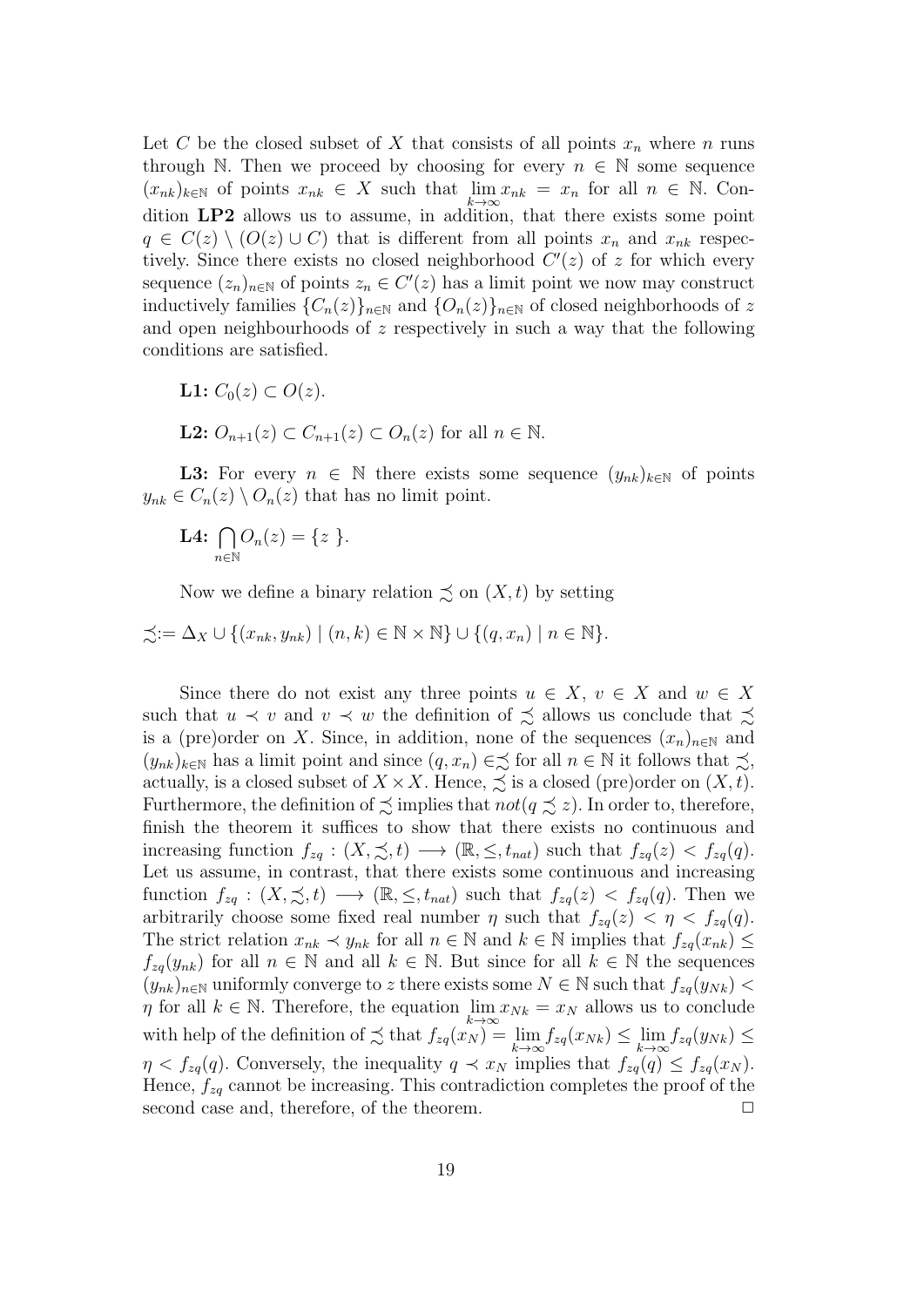A thorough analysis of the proof of Theorem 3.5 allows us to state the following most general theorem that can be proved with help of the methods that have been developed in this paper.

**Theorem 3.7** *Let*  $(X, t)$  *be a Hausdorff space. Then*  $(X \setminus S, t_{|X \setminus S})$  *is compact and every closed preorder*  $\precsim$  *on*  $(X, t)$  *satisfies cmp or*  $(X \setminus S, t_{|X \setminus S})$ *is not compact and the assumptions that* (*X, t*) *is first countable and that every closed preorder*  $\preceq$  *on*  $(X, t)$  *satisfies cmp imply that*  $(X, t)$  *is locally sequentially compact.*

**Example 3.1** Of course, there exist complete second countable metric spaces  $(X, t_d)$  that are not locally compact but have the property that  $(X \setminus S, t_{d|X \setminus S})$  is compact. Indeed, let  $\mathbb{N}^* := \mathbb{N} \setminus \{0\}$  and  $X := \{0\} \cup \mathbb{N}^* \times \mathbb{N}^*$ endowed with the metric  $d: X \times X \longrightarrow \mathbb{R}^{\geq 0}$  that is defined by setting

$$
d(x,y) := d(y,x) := \begin{cases} 0 & \text{if } x = y \\ \frac{1}{n} & \text{if } x = 0 \text{ and } y = (n,k) \text{ for some pair} \\ (n,k) \in \mathbb{N}^* \times \mathbb{N}^* \\ \frac{1}{n} + \frac{1}{m} \text{ if } x = (n,k) \in \mathbb{N}^* \times \mathbb{N}^* \text{ and} \\ y = (m,t) \in (\mathbb{N}^* \times \mathbb{N}^*) \setminus \{(n,k)\} \end{cases}
$$

for all pairs  $(x, y) \in X \times X$ . Then  $(X, t_d)$  has the desired properties.

In order to complete Example 3.1 we mention that

$$
(X,d):=\left(\{\frac{1}{n}\mid n\in N^*\}, |\cdot|\right)
$$

is a metric space that is not complete but, nevertheless, has the property that all its closed preorders satisfy cmp.

In addition, we still mention that the rationals Q endowed with its natural metric  $d := | \cdot |$  neither have the property that  $(\mathbb{Q} \setminus S, t_{d | \mathbb{Q} \setminus S})$  is compact nor the property that  $(\mathbb{Q}, t_d)$  is locally compact. Therefore,  $(\mathbb{Q}, t_d)$  is a second countable metric space for which not every closed preorder that is definable on  $(\mathbb{Q}, t_d)$  satisfies cmp.

Since metrizable spaces are paracompact the first result on metrizable spaces that has been mentioned in the introduction is an immediate consequence of Theorem 3.5.

In addition, with respect to Levin's theorem the following first corollary of Theorem 3.5 is of particular interest.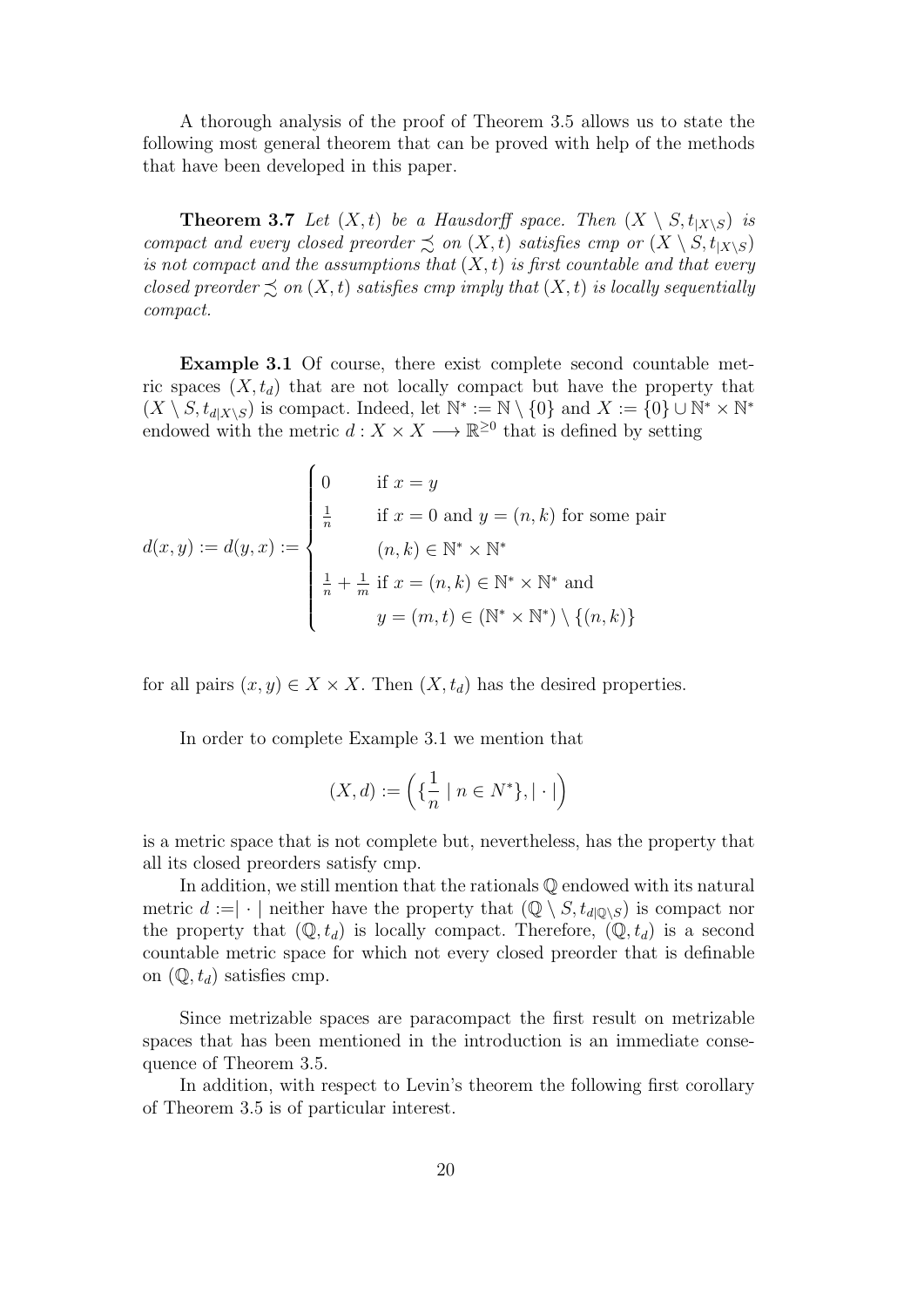**Corollary 3.2** *Let*  $(X, t)$  *be a first countable Lindelöf space. Then the following assertions are equivalent:*

(i) *Every closed preorder*  $\precsim$  *on*  $(X, t)$  *satisfies cmp.* 

(ii)  $(X \setminus S, t_{X \setminus S})$  *is a compact Hausdorff-space and S is a countable set or*  $(X, t)$  *is a locally and*  $\sigma$ *-compact Hausdorff space.* 

# **Proof:**

(i) *⇒* (ii). Assertion (i) implies with help of Theorem 3.4 that (*X, t*) is a normal space. Since every regular Lindelöf space is paracompact Proposition 3.4 and Theorem 3.5, therefore, imply with help of the Lindelöf property of  $(X, t)$  that  $(X \setminus S, t_{X \setminus S})$  is a compact Hausdorff-space and S is a countable set or that  $(X, t)$  is the direct sum of countably many locally and  $\sigma$ -compact Hausdorff spaces, which means that  $(X, t)$  is a locally and  $\sigma$ -compact Hausdorff space.

(ii) *⇒* (i). This implication is a consequence of Proposition 3.4 and Levin's theorem respectively.  $\Box$ 

Since second countable spaces are Lindelöf and since second countable paracompact Hausdorff spaces are metrizable and since, in addition, compact metrizable spaces are second countable the second result on metrizable spaces that has been mentioned in the introduction is an immediate consequence of Corollary 3.2.

If  $(X, t)$  is connected then *S* is empty. Hence, the third result on metrizable spaces that has been mentioned in the introduction follows from the following corollary of Theorem 3.5.

**Corollary 3.3** *Let* (*X, t*) *be a first countable connected paracompact space. Then the following assertions are equivalent:*

- (i) *Every closed preorder*  $\leq$  *on*  $(X, t)$  *satisfies cmp..*
- (ii)  $(X, t)$  *is a locally and*  $\sigma$ -compact Hausdorff space.

It is well known that a Hausdorff topological vector space  $(X, +, t)$  is finite-dimensional if and only if it is locally compact. Hence, the following result that generalizes Example 1 in Evren and Ok [6] also is a corollary of Theorem 3.5.

**Corollary 3.4** *Let*  $(X, || \cdot ||)$  *be a normed linear space. Then the following assertions are equivalent:*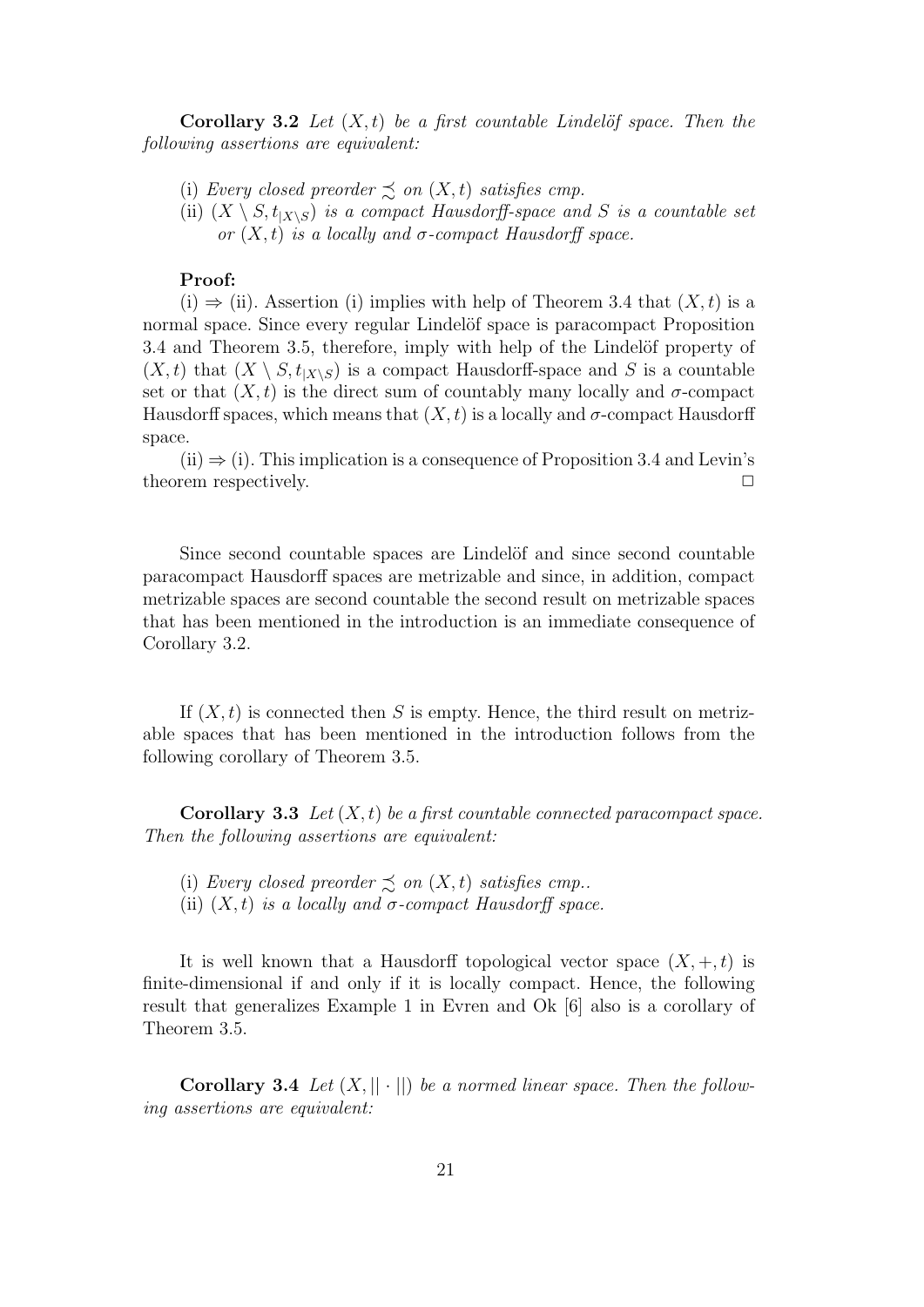(i) *Every closed preorder*  $\precsim$  *on*  $(X, || \cdot ||)$  *satisfies cmp..* 

(ii) *X is finite-dimensional.*

Banach spaces  $(X, || \cdot ||)$  that are not finite dimensional, therefore, are complete metric spaces that have the property that not every closed preorder that is definable on  $(X, || \cdot ||)$  satisfies cmp. The Banach space of all continuous real-valued functions on some compact non-degenerate real interval, thus, is a complete second countable metric space that has the property that not all closed preorders that are definable on this space satisfy cmp (a further example of this type is Example 1 in Evren and Ok [6]).

In the remainder of this section we want to discuss the problem if the necessary condition the validity of which has been proved in Theorem 3.5 also is sufficient in order to guarantee that every closed preorder  $\precsim$  on  $(X, t)$  satisfies cmp. In order to be more precise, let  $(X, t)$  be the direct sum of locally and  $\sigma$ -compact Hausdorff spaces. Then we want to discuss the question if these assumptions imply that every closed preorder  $\precsim$  on  $(X, t)$  satisfies cmp? Therefore, we somewhat modify Theorem 3.5 by requiring, in addition,  $(X, t)$ to be locally connected. Then the following corollary of Theorem 3.5 holds.

**Corollary 3.5** *Let* (*X, t*) *be a first countable paracompact and locally connected space. Then*  $(X \setminus S, t_{|X \setminus S})$  *is compact and every closed preorder*  $\precsim$ *on*  $(X, t)$  *satisfies cmp or*  $(X \setminus S, t_{|X \setminus S})$  *is not compact and the assumption that every closed preorder*  $\precsim$  *on*  $(X,t)$  *satisfies cmp implies that*  $(X,t)$  *is the direct sum of connected locally and σ-compact Hausdorff spaces.*

On basis of this corollary we are ready for proving the following proposition that provides a first answer of the question that has been posed above.

**Proposition 3.6** *Let* (*X, t*) *be the direct sum of connected locally and σ*-compact Hausdorff spaces. Then every closed preorder  $\precsim$  on  $(X, t)$  admits a *continuous multi-utility representation.*

**Proof:** Let  $x \in X$  be arbitrarily chosen. Then we denote, for the moment, by  $C(x)$  the component of X that contains x. With help of this notation we are able to prove the following lemma that is essential for the proof of the proposition.

**Lemma 3.3** Let  $\leq$  be a closed preorder on  $(X, t)$  the indifference classes  $[q]$  *of which are contained in*  $C(q)$ *. Then for any three points*  $x \in X$ *,*  $y \in X$ *and*  $z \in X$  *for which the equation*  $C(x) = C(z)$  *and the inequalities*  $x \prec y \prec z$ *hold the equations*  $C(x) = C(y) = C(z)$  *are satisfied.*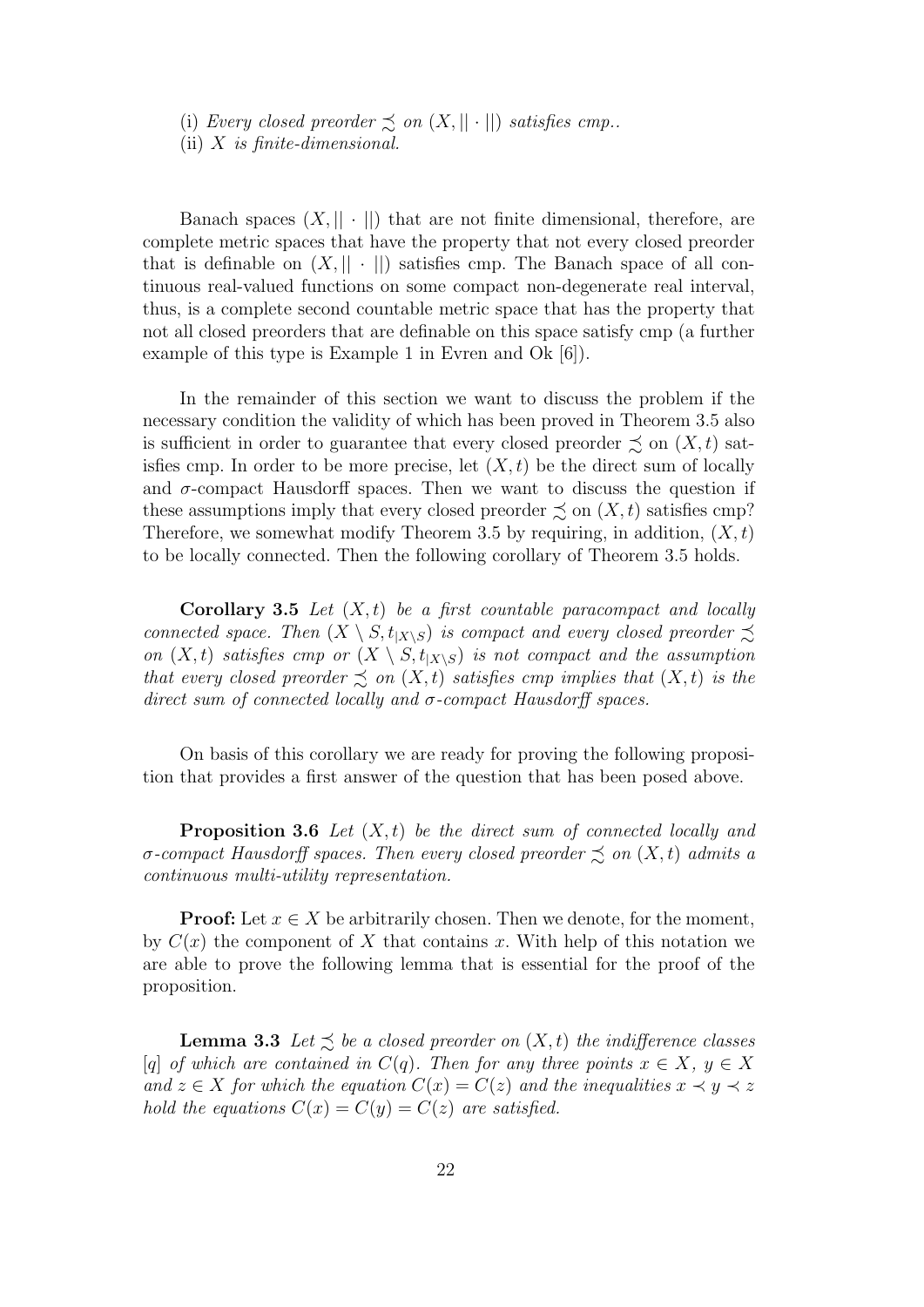**Proof:** Let us assume, in contrast, that  $y \notin C(x) = C(z)$ . Then we may conclude with help of the assumptions of Lemma 3.4 that  $A := d(y) \cap C(x) =$ *d*(*y*) ∩ *C*(*z*) and *B* := *i*(*y*) ∩ *C*(*x*) = *i*(*y*) ∩ *C*(*z*) are disjoint closed decreasing respectively, increasing subsets of *X*. Therefore, we set  $C := C(x) \cup [y] =$ *C*(*z*) ∪ [*y*] in order to consider the closed preorder  $\precsim$ <sub>*IC*</sub> on (*C*, *t*<sub>*IC*</sub>). Levin's theorem now implies that  $\precsim_{|C}$  has a continuous multi-utility representation. Hence, considering the pairs  $(x, y) \in \prec_{|C}$  and  $(y, z) \in \prec_{|C}$  we obtain two appropriate increasing functions the sum of which guarantees the existence of some continuous and increasing function  $f : (C, \preceq_{C} f, t_{|C}) \longrightarrow (\mathbb{R}, \leq, t_{nat})$  such that  $f(u) < f(y) < f(v)$  for all points  $u \in C(x) = C(z)$  and  $v \in C(x) = C(z)$ such that  $u \prec y \prec v$ . We proceed by setting  $D := \{u \in C(x) = C(z) \mid$  $f(u) \leq f(y)$ . Then it follows that *D* and *B* are disjoint non-empty closed subsets of  $C(x) = C(z)$  the union of which is  $C(x) = C(z)$ . Since  $C(x) = C(z)$ is an open subset of *X* this last conclusion contradicts the connectedness of  $C(x) = C(z).$ 

Let  $\precsim$  be some fixed given closed preorder on  $(X, t)$ . In order to now prove Proposition 3.6 we must show that  $\precsim$  satisfies cmp. Therefore, we choose in a first step in every indifference class of  $\precsim$  some fixed point *q* in order to then denote the collection of these points by *F*. Now we replace  $\leq$  by

$$
\preceq' := \preceq \setminus \{ (r, s) \in X \times X \mid \text{ there exists some } q \in F \text{ such that } [r] = [s] = [q] \text{ and } r \notin C(q) \text{ or } s \notin C(q) \}.
$$

The definition of  $\precsim'$  implies that  $\precsim'$  is a closed preorder on  $(X, t)$ . Furthermore, Lemma 1.1 allows us to conclude that  $\precsim$  satisfies cmp if and only if  $\precsim'$  satisfies cmp. Hence, it suffices to verify that  $\precsim'$  satisfies cmp. Let, therefore,  $x \in X$ and  $y \in X$  such that  $not(y \preceq x)$  be arbitrarily chosen. Then either the equality  $C(x) = C(y)$  or the inequality  $C(x) \neq C(y)$  is possible. Since the case that  $C(x) = C(y)$  is somewhat more complicated than the case that  $C(x) \neq C(y)$ and since, in addition, both cases can be settled by analogous arguments, in the remainder of the proof of Proposition 3.6, we merely concentrate on the equation  $C(x) = C(y)$ . We, thus, set  $C := C(x) = C(y)$  in order to then conclude that Levin's theorem guarantees the existence of some continuous increasing function  $f : (C, \precsim'_{[C}, t_{[C)}) \longrightarrow (\mathbb{R}, \leq, t_{nat})$  such that  $f(x) < f(y)$ . In order to now finish the proof of the proposition it suffices to show because of Lemma 1.1 that *f* can be lifted to some continuous and increasing function *h* :  $(X, \preceq', t)$  → (ℝ, ≤,  $t_{nat}$ ). Let, therefore, some point  $z \in X \setminus C$  be arbitrarily chosen. Then we have to distinguish between the following three cases.

**Case 1:**  $z \prec' x$ . In this case we set  $h(v) := f(x)$  for all  $v \in C(z)$ .

**Case 2:**  $x \prec' z$ . Now we set  $h(v) := f(y)$  for all  $v \in C(z)$ .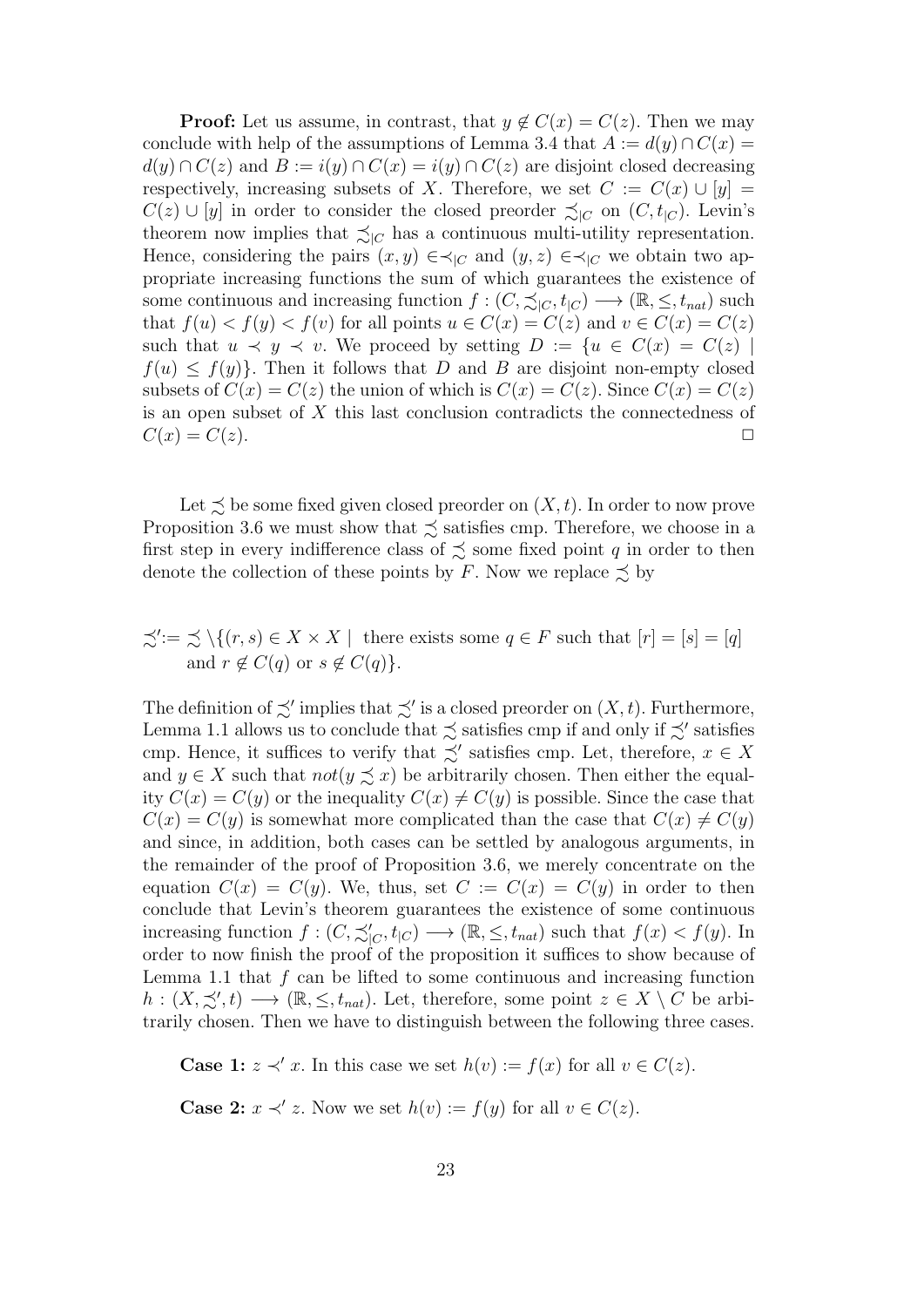**Case 3:** There exists neither a point  $u \in C(z)$  such that  $u \prec' x$  nor a point  $w \in C(z)$  such that  $x \prec' w$ . In this situation we set  $h(v) := f(x)$  for all  $v \in C(z)$ .

Setting  $h_{\text{IC}} = f$  in this way a lifting of  $f$  has been defined. In addition, Lemma 3.4 allows us to conclude that  $h : (X, \preceq', t) \longrightarrow (\mathbb{R}, \leq, t_{nat})$  is continuous and increasing and satisfies the inequality  $h(x) < h(y)$ . This conclusion finishes the proof of Proposition 3.6.  $\Box$ 

With help of Proposition 3.6 the proof of Theorem 3.5 implies the following theorem which, in addition, at least partly answers the above question and, therefore, provides a good opportunity of finishing this section.

**Theorem 3.8** *Let* (*X, t*) *be a first countable paracompact and locally connected space. Then the following assertions are equivalent:*

- (i) *Every closed preorder*  $\precsim$  *on*  $(X, t)$  *satisfies cmp.*
- (ii)  $(X \setminus S, t_{|X \setminus S})$  *is compact or*  $(X, t)$  *is the direct sum of connected locally and σ-compact Hausdorff spaces.*

#### **4 Conclusion**

Although the problem of characterizing all topological spaces for which every closed preorder admits a continuous multi-utility representation could not completely be solved by the authors the corresponding results of this paper are very restrictive. Indeed, they imply, for example, that spaces like  $L^{\infty}(\mu)$ , the space of essentially bounded measurable functions relative to a  $\sigma$ -finite measure  $\mu$ , always allow the definition of closed preorders that do not have a continuous multi-utility representation. On the other hand topological vector spaces such as  $L^{\infty}(\mu)$  meanwhile often are used as infinite-dimensional commodity spaces in economic theory. Therefore, it is desirable to have continuous multi-representation theorems that apply to them. This means that one has to replace the particular linearly ordered abelian group  $(\mathbb{R}, +, \le)$  by an arbitrary linearly ordered abelian group  $(A, +, \leq)$ . Such a more general approach meanwhile has been started by Pivato [19].

In addition, in Herden and Mehta [11] it has been underlined by many examples that the real line often is not the appropriate codomain of a utility function and that, consequently, it is worthwhile to develop a theory of continuous non-real valued utility functions. These considerations also underline that particular value of an approach as presented by Pivato [19].

Nevertheless, the problem of characterizing all topological spaces for which every closed preorder allows a continuous multi-utility representation is still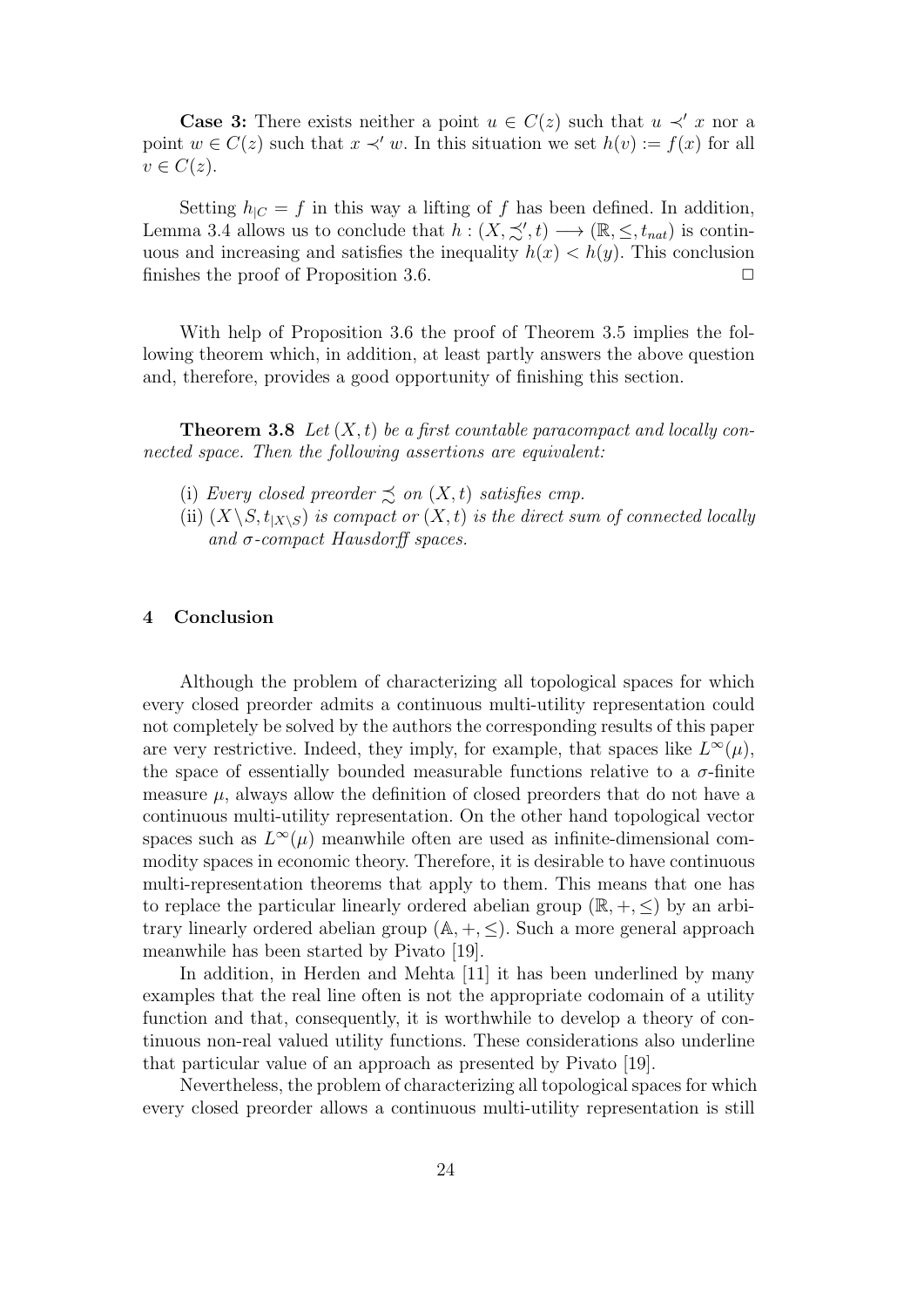pressing. In this sense Theorem 3.4, Theorem 3.5, Theorem 3.7 and Theorem 3.8 provide first results that at least prepare a complete solution of this problem.

## **References**

- [1] Alcantud, J.C.R., Bosi, G., Zuanon, M., Richter-Peleg multi-utility representations of preorders, submitted.
- [2] Bosi, G., Herden, G., Continuous multi-utility representations of preorders, *Journal of Mathematical Economics* **48** (2012), 212-218.
- [3] Bosi, G., Zuanon, M., Continuous multi-utility for extremely continuous preorders, *International Journal of Contemporary Mathematical Sciences* **4**  $(2009), 439 - 445$
- [4] Burgess, D.C.J., Fitzpatrick, M., On separation axioms for certain types of ordered topological space, *Mathematical Proceedings of the Cambridge Philosophical Society* **82** (1977), 59-65.
- [5] Evren, O., On the existence of expected multi-utility representations, *Economic Theory* **35** (2008), 575-592.
- [6] Evren, O., Ok, E.A., On the multi-utility representation of preference relations, *Journal of Mathematical Economics* **47** (2011), 554-563.
- [7] Galaabaatar, T., Karni, E., Expected multi-utility representations, *Mathematical Social Sciences* **64** (2012), 242-246.
- [8] Grotemeyer, K.P., *Topologie*, Mathematisches Institut der Freien Universität, 1966.
- [9] Herden, G., On the existence of utility functions, *Mathematical Social Sciences* **17** (1989), 297-313.
- [10] Herden, G., On a lifting theorem of Nachbin, *Mathematical Social Sciences* **19** (1990), 37-44.
- [11] Herden, G., Mehta, G.B., The Debreu Gap Lemma and some generalizations, *Journal of Mathematical Economics* **40** (2004), 747-769.
- [12] Levin, V.L., A continuous utility theorem for closed preorders on a *σ*–compact metrizable space, *Soviet Mathematics Doklady* **28** (1983), 715718.
- [13] Levin, V.L., Measurable utility theorem for closed and lexicographic preference relations, *Soviet Mathematics Doklady* **27** (1983), 639643.
- [14] Mas-Colell, A., Whinston, M.D., Green, J.R., Microeconomic Theory, Oxford University Press, 1995.